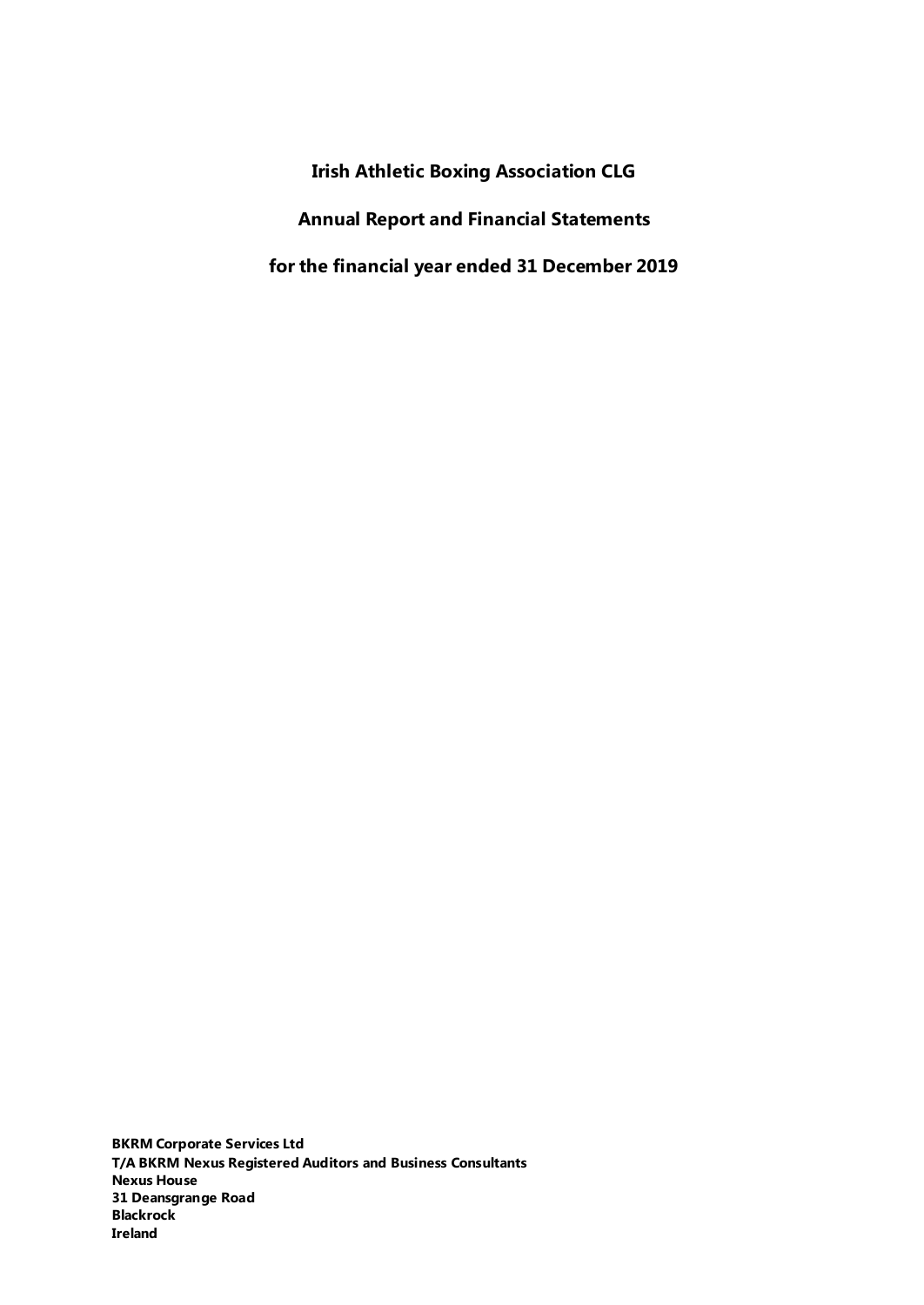# **Irish Athletic Boxing Association CLG CONTENTS**

|                                                             | Page      |
|-------------------------------------------------------------|-----------|
| Directors and Other Information                             | $3 - 3$   |
| Directors' Report                                           | $4 - 5$   |
| Directors' Responsibilities Statement                       | 6         |
| Independent Auditor's Report                                | $7 - 9$   |
| Appendix to the Independent Auditor's Report                | 10        |
| Income and Expenditure Account                              | 11        |
| <b>Balance Sheet</b>                                        | 12        |
| Reconciliation of Members' Funds                            | 13        |
| Cash Flow Statement                                         | 14        |
| Notes to the Financial Statements                           | $15 - 21$ |
| Supplementary Information on Income and Expenditure Account | $23 - 26$ |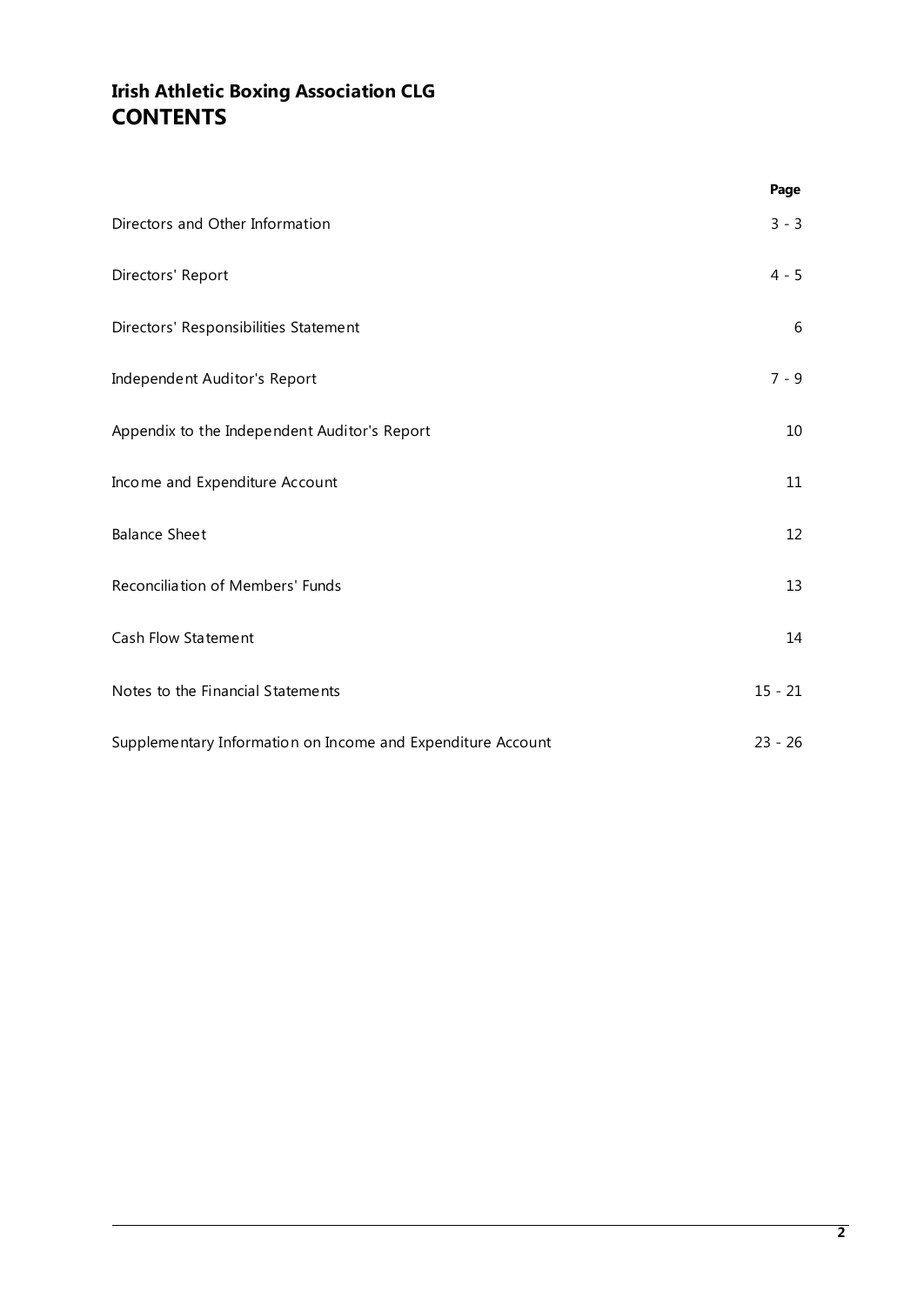## **Irish Athletic Boxing Association CLG DIRECTORS AND OTHER INFORMATION**

<span id="page-2-1"></span><span id="page-2-0"></span>

| <b>Directors</b>         | Ciaran Kirwan<br>Dominic O'Rourke<br>Desmond Fitzgerald (retired 24th April 2019)<br>Kevin Duffy<br>Joseph Christle (retired 24th April 2019)<br>David Kearns<br>Garry O'Gorman<br>Thomas Geraghty<br>Andrew Duncan |
|--------------------------|---------------------------------------------------------------------------------------------------------------------------------------------------------------------------------------------------------------------|
| <b>Company Secretary</b> | John Nangle                                                                                                                                                                                                         |
| <b>Company Number</b>    | 459881                                                                                                                                                                                                              |
| <b>Registered Office</b> | The National Stadium<br>South Circular Road<br>Dublin 8<br>Ireland                                                                                                                                                  |
| <b>Business Address</b>  | National Stadium<br>South Circular Road<br>Dublin 8<br>Ireland                                                                                                                                                      |
| <b>Auditors</b>          | <b>BKRM Corporate Services Ltd</b><br>T/A BKRM Nexus Registered Auditors & Business Consultants<br>Nexus House<br>31 Deansgrange Road<br>Blackrock<br>Ireland                                                       |
| <b>Bankers</b>           | Allied Irish Bank<br>61 South Richmond Street,<br>Dublin 2                                                                                                                                                          |
|                          | Bank of Ireland<br><b>High Street</b><br>Belfast City BT12BA<br>Ireland                                                                                                                                             |
|                          | Bank of Ireland<br>88 Camden Street<br>Dublin 2<br>Co. Dublin<br>Ireland                                                                                                                                            |
| <b>Solicitors</b>        | Daly Galvin<br>76 Lower Lesson Street<br>Dublin 2                                                                                                                                                                   |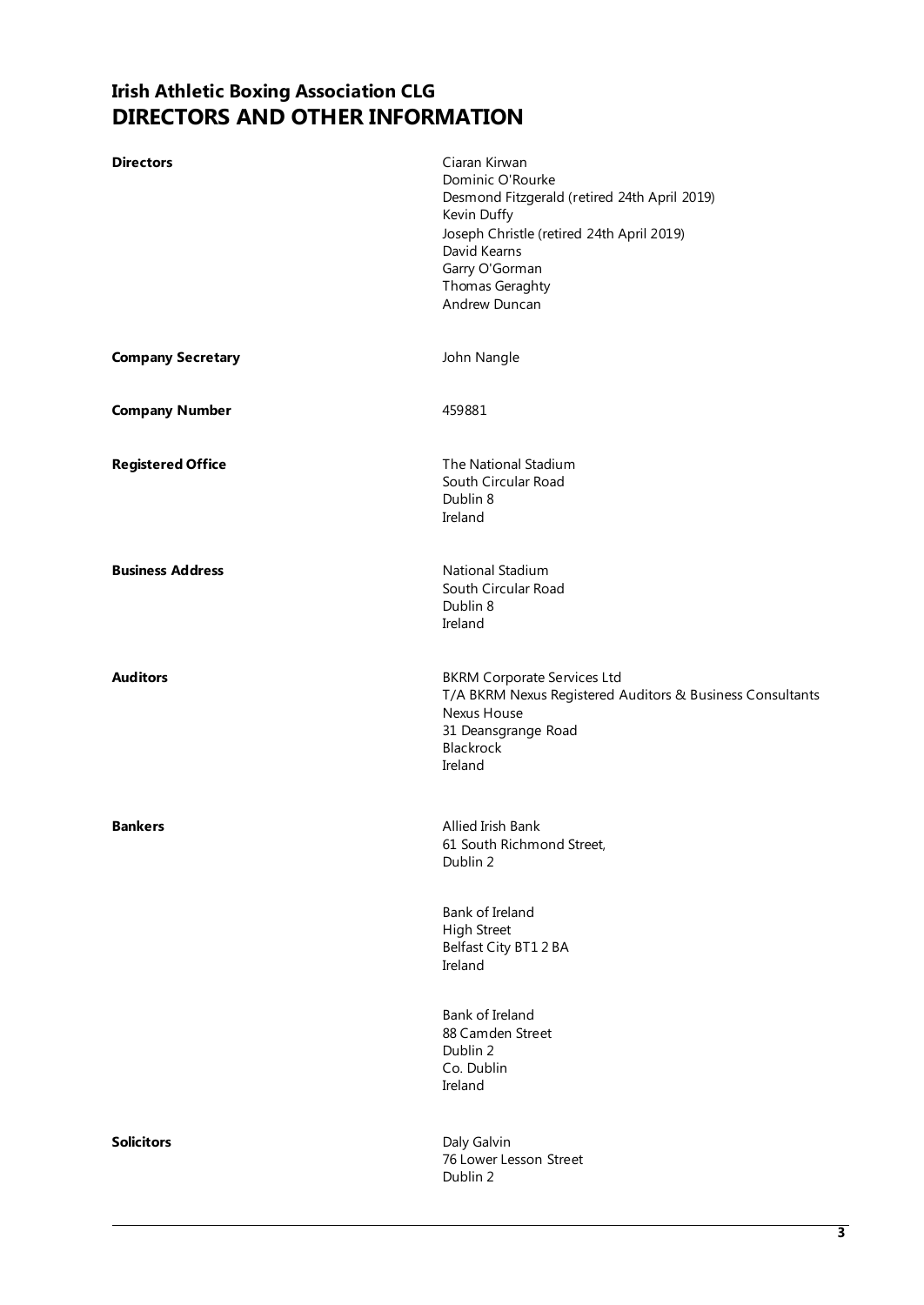### **Irish Athletic Boxing Association CLG DIRECTORS' REPORT**

for the financial year ended 31 December 2019

<span id="page-3-0"></span>The directors present their report and the audited financial statements for the financial year ended 31 December 2019.

#### **Principal Activity and Review of the Business**

The principal activity of the company is the promotion and advancement of amateur boxing in Ireland.

The Company is limited by guarantee not having a share capital.

There has been no significant change in these activities during the financial year ended 31 December 2019.

#### **Financial Results**

The surplus for the financial year after providing for depreciation amounted to  $\epsilon$ 27,972 (2018 -  $\epsilon$ 35,067).

At the end of the financial year, the company has assets of €6,936,031 (2018 - €6,777,803) and liabilities of €955,930 (2018 -  $E$ 825,674). The net assets of the company have increased by  $E$ 27,972.

#### **Directors and Secretary**

The directors who served throughout the financial year were as follows:

Ciaran Kirwan Dominic O'Rourke Desmond Fitzgerald (retired 24th April 2019) Kevin Duffy Joseph Christle (retired 24th April 2019) David Kearns Garry O'Gorman Thomas Geraghty Andrew Duncan

The secretary who served throughout the financial year was John Nangle.

In accordance with the constitution and rulebook the term of office of all other directors shall be for a two year term. No person shall serve more than three two year terms consecutively being a maximum of six years consecutively following which a break of at least two years shall be required to entitle any person to become eligible for election and/or appointment for one final two year term.

Where new directors are appointed by the Board, whether to fill a casual vacancy or as co-opted directors, the Nominations Committee conducts a skills audit to determine the candidate profile followed by an external process of advertisement, interview and selection.

#### **Future Developments**

The company plans to continue its present activities and current trading levels in Ireland. Employees are kept as fully informed as practicable about developments within the business.

The last few months have been traumatic for our clubs and had a significant impact on the commercial operating activities at the National Stadium. Never before have we faced such an existential crisis The Board, in conjunction with management, has closely monitored developments throughout the current crisis and are now overseeing the gradual return to sport in accordance with government guidelines. Employees are kept as fully informed as practicable about the development within the business.

The challenge of Brexit, and in particular the risk of a no-deal Brexit, remains worryingly high. As an all island body, the company is aware that there may be implications to some of its members and pays attentions to ongoing Brexit negotiations.

#### **Post Balance Sheet Events**

At the time of approving these financial statements, Ireland is responding to the outbreak of Corona virus, Covid‐19. IABA is responding to Covid‐19 by continuing to deliver services and activities where possible, in line with Government and HSE recommendations. There have been no other events since the balance sheet date, which necessitate revision of the figures included in the financial statements or require inclusion of a note thereto.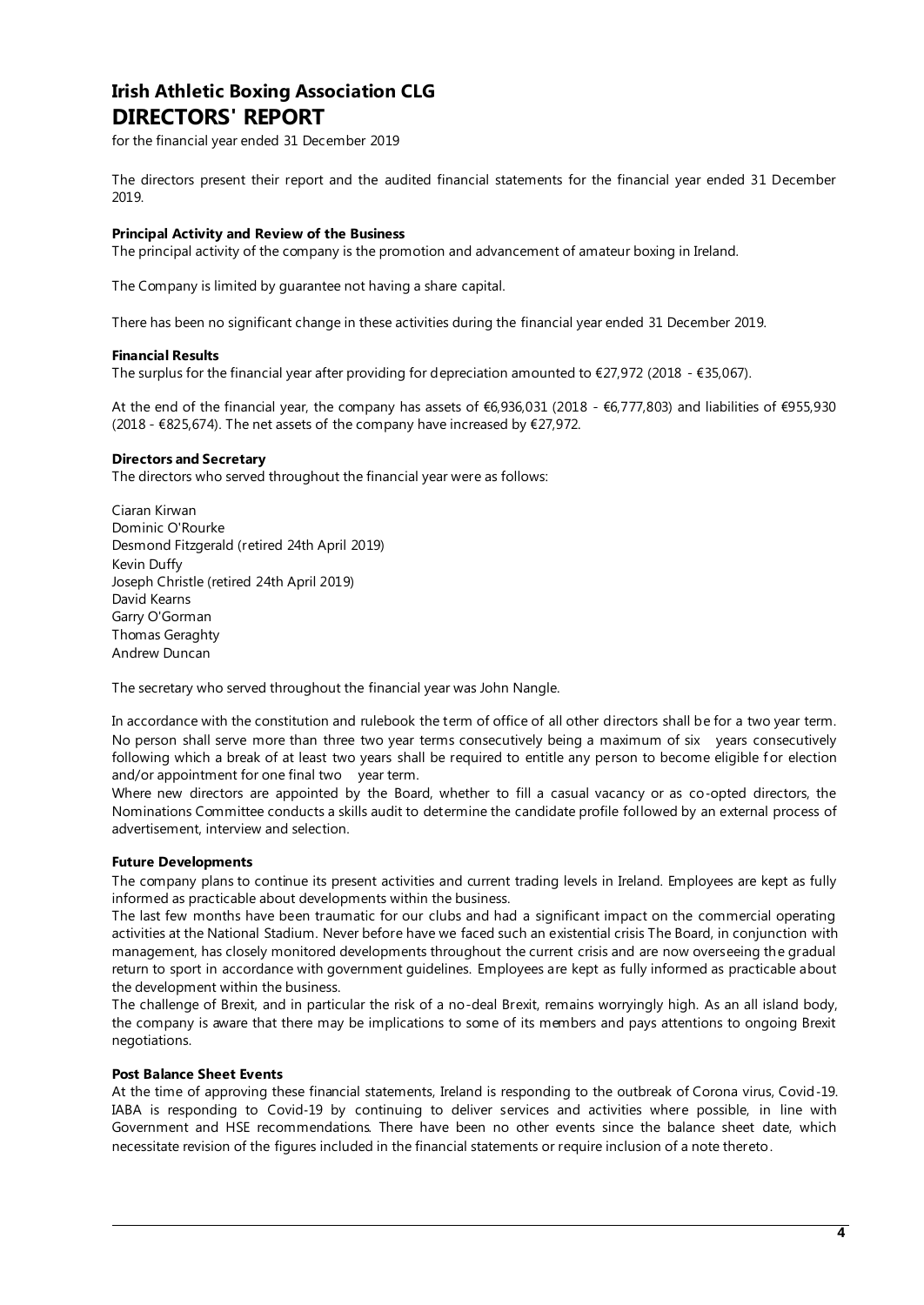## **Irish Athletic Boxing Association CLG DIRECTORS' REPORT**

for the financial year ended 31 December 2019

#### **Auditors**

The auditors, BKRM Corporate Services Ltd have indicated their willingness to continue in office in accordance with the provisions of section 383(2) of the Companies Act 2014.

#### **Principal Risks and Uncertainties**

In common with all companies operating in Ireland in this sector, the company faces risks and uncertainties such as reduced government funding.

The principal risks identified by the company would be the dramatic reduction or cessation of grant income from its principal funders Sport Ireland and Sport NI. The company relies heavily on the grants received to fund a significant portion of its activities. To mitigate this risk the company pays attention to all policy and strategy changes likely to impact on it, its members and the sector.

#### **Department of Social Protection**

The Department of Social Protection continues to sponsor a Community Employment Project which provides a supportive working environment for participants who are returning to the workforce after a period of unemployment. The Scheme employees are employed at the National Stadium located in 145 South Circular Road, Dublin 8. The company appreciates the mutual benefit and support this project provides.

#### **Accounting Records**

To ensure that adequate accounting records are kept in accordance with sections 281 to 285 of the Companies Act 2014, the directors have employed appropriately qualified accounting personnel and have maintained appropriate computerised accounting systems. The accounting records are located at the company's office at The National Stadium, South Circular Road, Dublin 8.

**Signed on behalf of the board** 

**\_\_\_\_\_\_\_\_\_\_\_\_\_\_\_\_\_\_\_\_\_\_\_\_\_\_\_ \_\_\_\_\_\_\_\_\_\_\_\_\_\_\_\_\_\_\_\_\_\_\_\_\_\_\_**

**Date: \_\_\_\_\_\_\_\_\_\_\_\_\_\_\_\_\_\_\_\_ Date: \_\_\_\_\_\_\_\_\_\_\_\_\_\_\_\_\_\_\_\_** 

<span id="page-4-0"></span>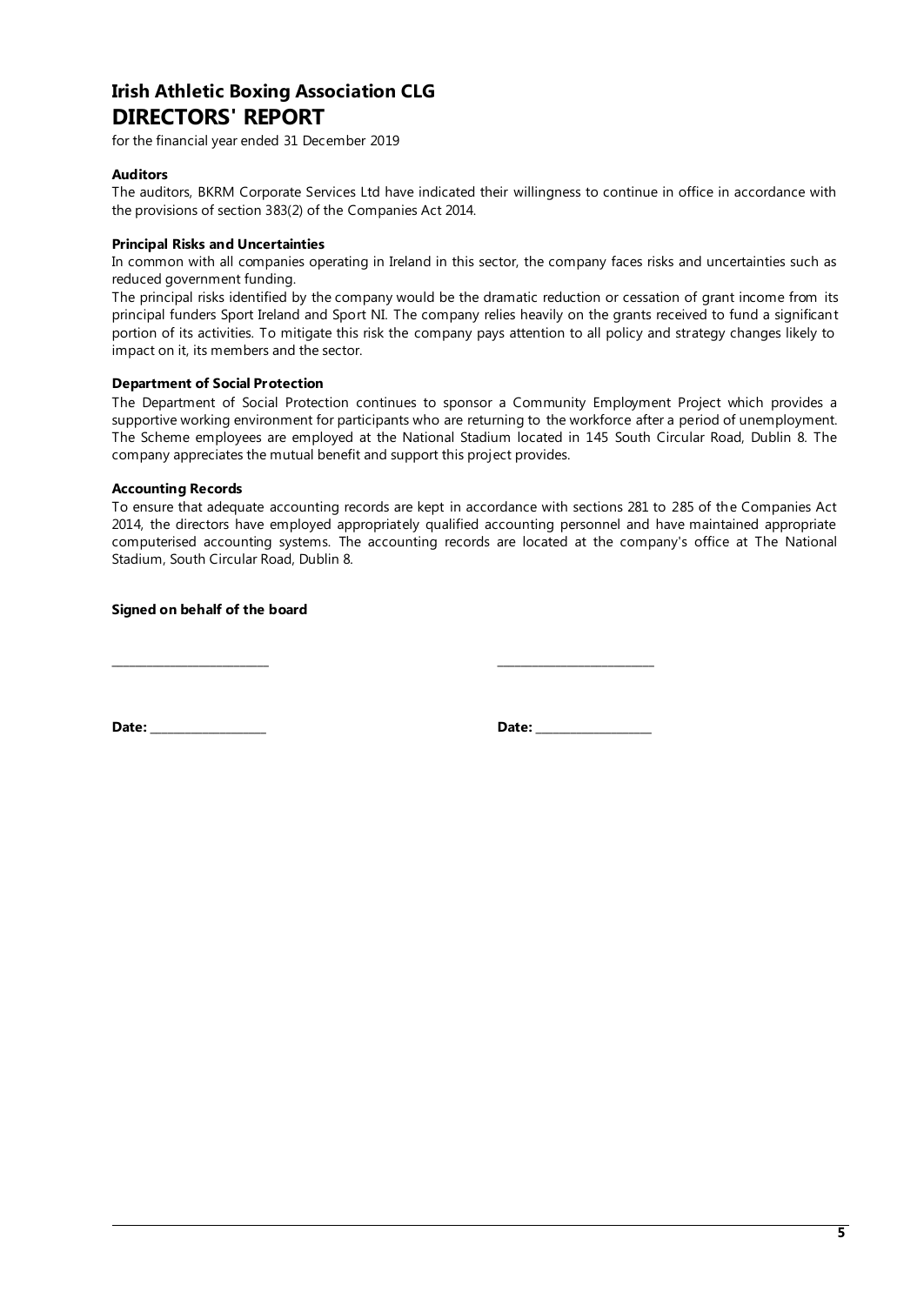## **Irish Athletic Boxing Association CLG DIRECTORS' RESPONSIBILITIES STATEMENT**

for the financial year ended 31 December 2019

<span id="page-5-0"></span>The directors are responsible for preparing the Directors' Report and the financial statements in accordance with applicable Irish law and regulations.

Irish company law requires the directors to prepare financial statements for each financial year. Under the law the directors have elected to prepare the financial statements in accordance with the Companies Act 2014 and FRS 102 "The Financial Reporting Standard applicable in the UK and Republic of Ireland" issued by the Financial Reporting Council. Under company law, the directors must not approve the financial statements unless they are satisfied that they give a true and fair view of the assets, liabilities and financial position of the company as at the financial year end date and of the surplus or deficit of the company for the financial year and otherwise comply with the Companies Act 2014.

In preparing these financial statements, the directors are required to:

- select suitable accounting policies for the company financial statements and then apply them consistently;
- make judgements and accounting estimates that are reasonable and prudent;

**\_\_\_\_\_\_\_\_\_\_\_\_\_\_\_\_\_\_\_\_\_\_\_\_\_\_\_ \_\_\_\_\_\_\_\_\_\_\_\_\_\_\_\_\_\_\_\_\_\_\_\_\_\_\_**

- state whether the financial statements have been prepared in accordance with applicable accounting standards, identify those standards, and note the effect and the reasons for any material departure from those standards; and
- prepare the financial statements on the going concern basis unless it is inappropriate to presume that the company will continue in business.

The directors are responsible for ensuring that the company keeps or causes to be kept adequate accounting records which correctly explain and record the transactions of the company, enable at any time the assets, liabilities, financial position and surplus or deficit of the company to be determined with reasonable accuracy, enable them to ensure that the financial statements and Directors' Report comply with the Companies Act 2014 and enable the financial statements to be readily and properly audited. They are also responsible for safeguarding the assets of the company and hence for taking reasonable steps for the prevention and detection of fraud and other irregularities.

#### **Signed on behalf of the board**

**Date: \_\_\_\_\_\_\_\_\_\_\_\_\_\_\_\_\_\_\_\_ Date: \_\_\_\_\_\_\_\_\_\_\_\_\_\_\_\_\_\_\_\_**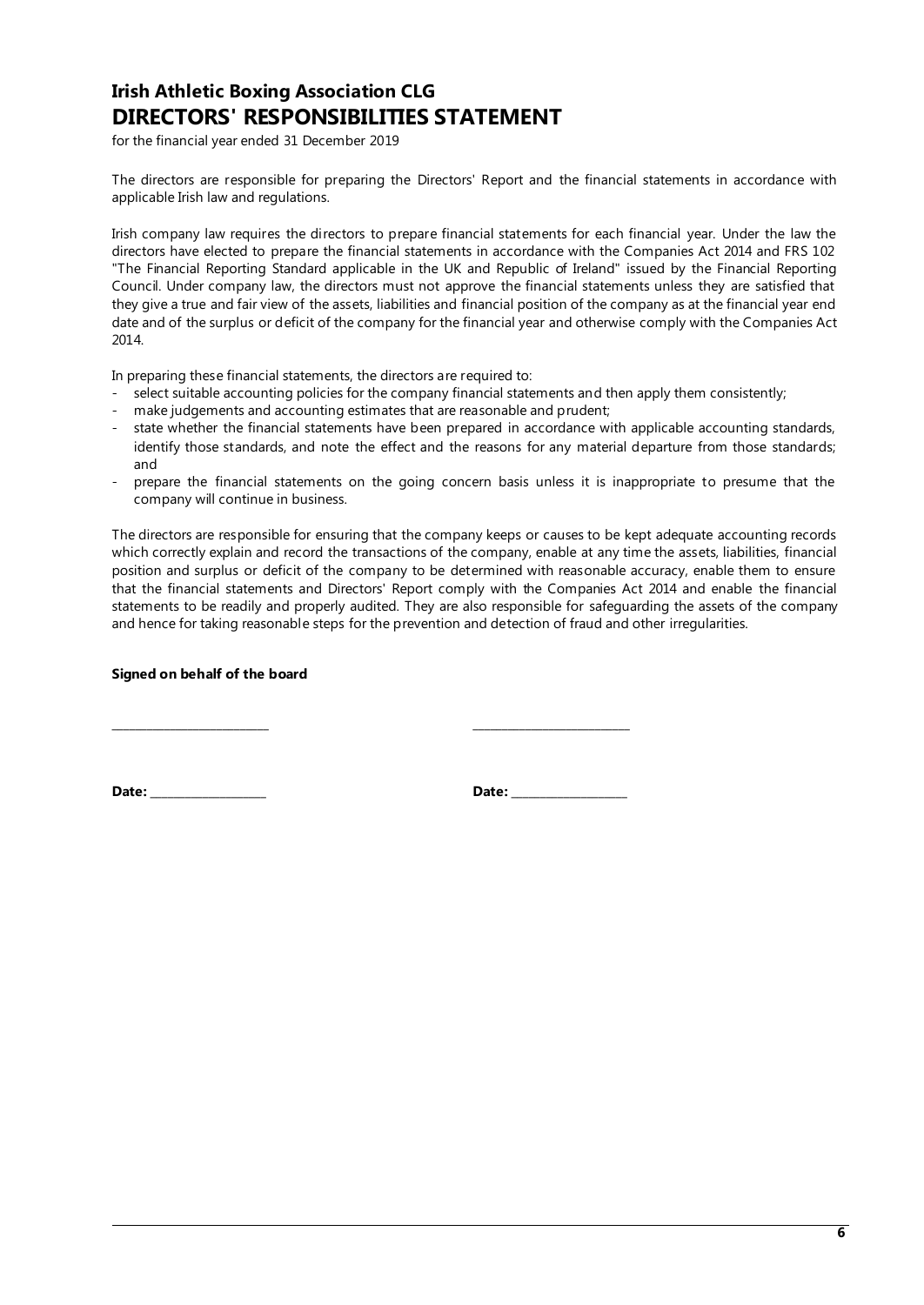## **INDEPENDENT AUDITOR'S REPORT to the Members of Irish Athletic Boxing Association CLG**

#### <span id="page-6-0"></span>**Report on the audit of the financial statements**

#### **Opinion**

We have audited the financial statements of Irish Athletic Boxing Association CLG ('the company') for the financial year ended 31 December 2019 which comprise the Income and Expenditure Account, the Balance Sheet, the Reconciliation of Members' Funds, the Cash Flow Statement and the related notes to the financial statements, including a summary of significant accounting policies set out in note 2. The financial reporting framework that has been applied in their preparation is Irish Law and FRS 102 "The Financial Reporting Standard applicable in the UK and Republic of Ireland".

In our opinion the financial statements:

- give a true and fair view of the assets, liabilities and financial position of the company as at 31 December 2019 and of its surplus for the financial year then ended;
- have been properly prepared in accordance with FRS 102 "The Financial Reporting Standard applicable in the UK and Republic of Ireland"; and
- have been properly prepared in accordance with the requirements of the Companies Act 2014.

#### **Basis for opinion**

We conducted our audit in accordance with International Standards on Auditing (Ireland) (ISAs (Ireland)) and applicable law. Our responsibilities under those standards are further described in the Auditor's responsibilities for the audit of the financial statements section of our report. We are independent of the company in accordance with ethical requirements that are relevant to our audit of financial statements in Ireland, including the Ethical Standard for Auditors (Ireland) issued by the Irish Auditing and Accounting Supervisory Authority (IAASA), and we have fulfilled our other ethical responsibilities in accordance with these requirements. We believe that the audit evidence we have obtained is sufficient and appropriate to provide a basis for our opinion.

#### **Conclusions relating to going concern**

We have nothing to report in respect of the following matters in relation to which ISAs (Ireland) require us to report to you where:

- the directors' use of the going concern basis of accounting in the preparation of the financial statements is not appropriate; or
- the directors have not disclosed in the financial statements any identified material uncertainties that may cast significant doubt about the company's ability to continue to adopt the going concern basis of accounting for a period of at least twelve months from the date when the financial statements are authorised for issue.

#### **Other Information**

The directors are responsible for the other information. The other information comprises the information included in the annual report other than the financial statements and our Auditor's Report thereon. Our opinion on the financial statements does not cover the other information and, except to the extent otherwise explicitly stated in our report, we do not express any form of assurance conclusion thereon.

In connection with our audit of the financial statements, our responsibility is to read the other information and, in doing so, consider whether the other information is materially inconsistent with the financial statements or our knowledge obtained in the audit, or otherwise appears to be materially misstated. If we identify such material inconsistencies or apparent material misstatements, we are required to determine whether there is a material misstatement in the financial statements or a material misstatement of the other information. If, based on the work we have performed, we conclude that there is a material misstatement of this other information, we are required to report that fact. We have nothing to report in this regard.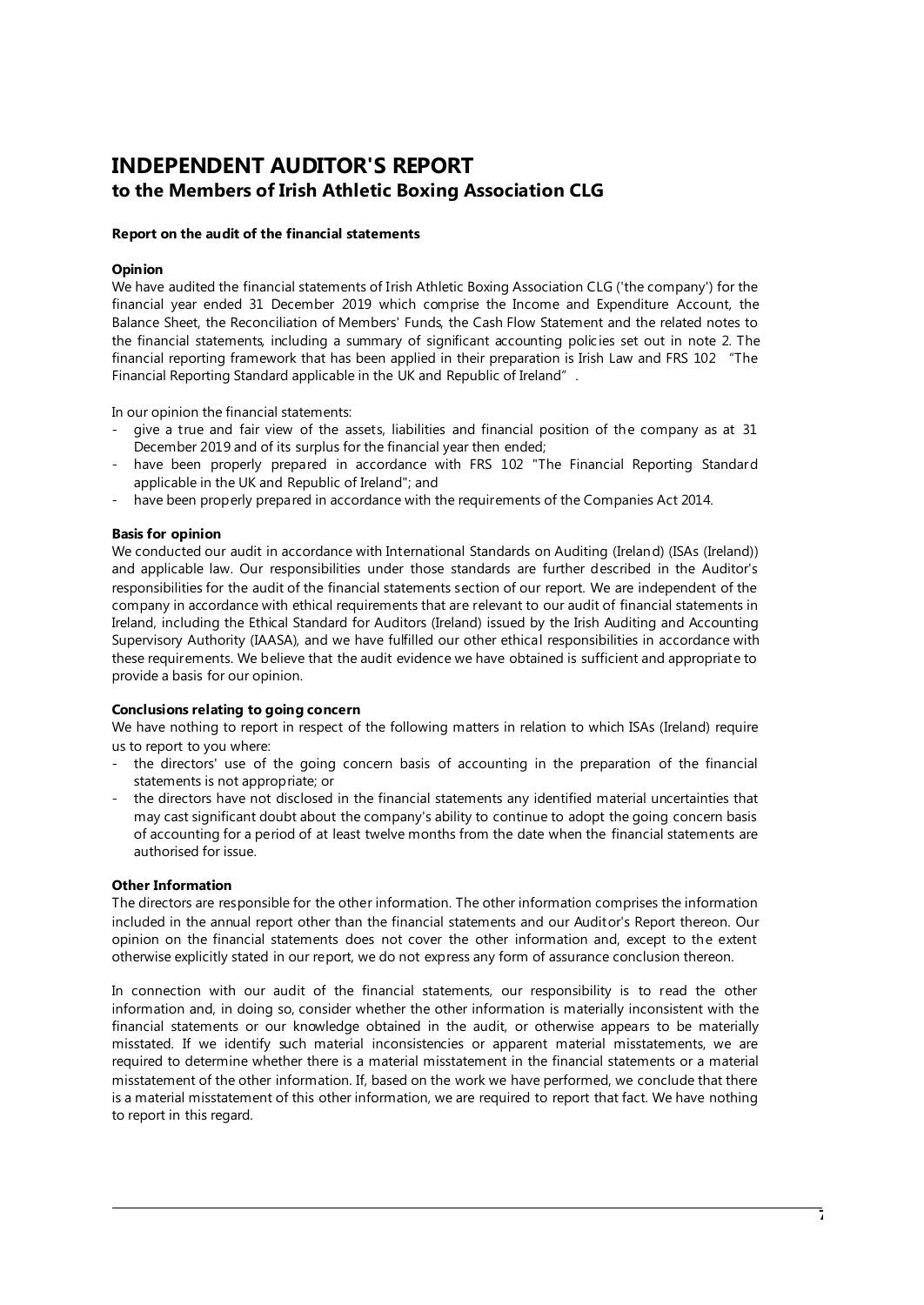## **INDEPENDENT AUDITOR'S REPORT to the Members of Irish Athletic Boxing Association CLG**

#### **Opinions on other matters prescribed by the Companies Act 2014**

Based solely on the work undertaken in the course of the audit, we report that:

- in our opinion, the information given in the Directors' Report for the financial year for which the financial statements are prepared is consistent with the financial statements; and
	- in our opinion, the Directors' Report has been prepared in accordance with the Companies Act 2014.

We have obtained all the information and explanations which we consider necessary for the purposes of our audit.

In our opinion the accounting records of the company were sufficient to permit the financial statements to be readily and properly audited. The financial statements are in agreement with the accounting records.

#### **Matters on which we are required to report by exception**

Based on the knowledge and understanding of the company and its environment obtained in the course of the audit, we have not identified any material misstatements in the Directors' Report. The Companies Act 2014 requires us to report to you if, in our opinion, the disclosures of directors' remuneration and transactions required by sections 305 to 312 of the Act are not made. We have nothing to report in this regard.

#### **Respective responsibilities**

#### **Responsibilities of directors for the financial statements**

As explained more fully in the Directors' Responsibilities Statement, the directors are responsible for the preparation of the financial statements and for being satisfied that they give a true and fair view, and for such internal control as they determine is necessary to enable the preparation of financial statements that are free from material misstatement, whether due to fraud or error.

In preparing the financial statements, the directors are responsible for assessing the company's ability to continue as a going concern, disclosing, as applicable, matters related to going concern and using the going concern basis of accounting unless management either intends to liquidate the company or to cease operation, or has no realistic alternative but to do so.

#### **Auditor's responsibilities for the audit of the financial statements**

Our objectives are to obtain reasonable assurance about whether the financial statements as a whole are free from material misstatement, whether due to fraud or error, and to issue an Auditor's Report that includes our opinion. Reasonable assurance is a high level of assurance, but is not a guarantee that an audit conducted in accordance with ISAs (Ireland) will always detect a material misstatement when it exists. Misstatements can arise from fraud or error and are considered material if, individually or in aggregate, they could reasonably be expected to influence the economic decisions of users taken on the basis of these financial statements.

A further description of our responsibilities for the audit of the financial statements is contained in the appendix to this report, located at page [10,](#page-9-0) which is to be read as an integral part of our report.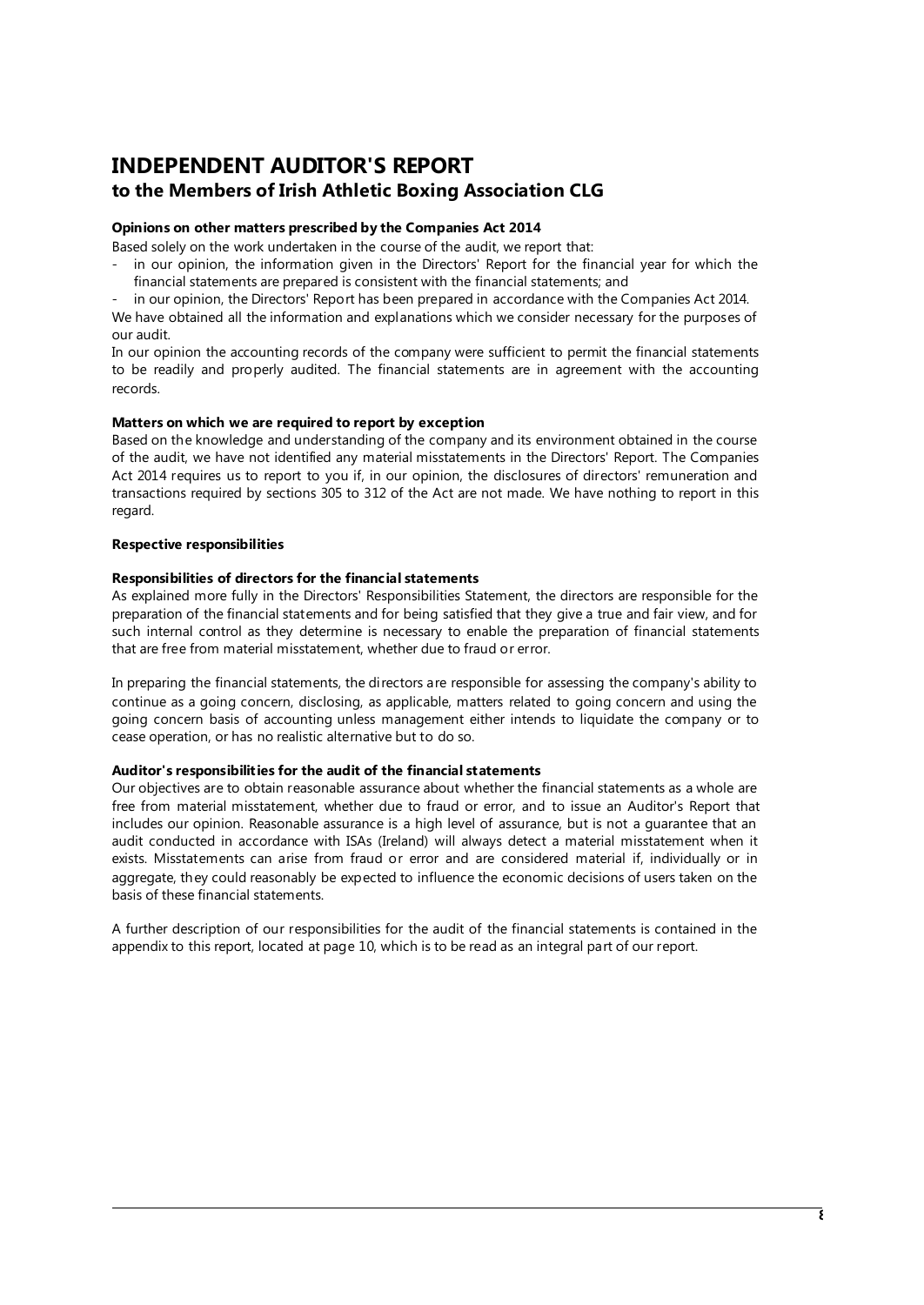## **INDEPENDENT AUDITOR'S REPORT to the Members of Irish Athletic Boxing Association CLG**

#### **The purpose of our audit work and to whom we owe our responsibilities**

Our report is made solely to the company's members, as a body, in accordance with section 391 of the Companies Act 2014. Our audit work has been undertaken so that we might state to the company's members those matters we are required to state to them in an Auditor's Report and for no other purpose. To the fullest extent permitted by law, we do not accept or assume any responsibility to anyone other than the company and the company's members, as a body, for our audit work, for this report, or for the opinions we have formed.

**\_\_\_\_\_\_\_\_\_\_\_\_\_\_\_\_\_\_\_\_\_\_\_\_\_\_\_\_\_\_\_\_\_\_ Declan FitzGerald for and on behalf of BKRM CORPORATE SERVICES LTD**  T/A BKRM Nexus Registered Auditors and Business Consultants Nexus House 31 Deansgrange Road Blackrock Ireland

<span id="page-8-0"></span>**Date: \_\_\_\_\_\_\_\_\_\_\_\_\_\_\_\_\_\_\_\_**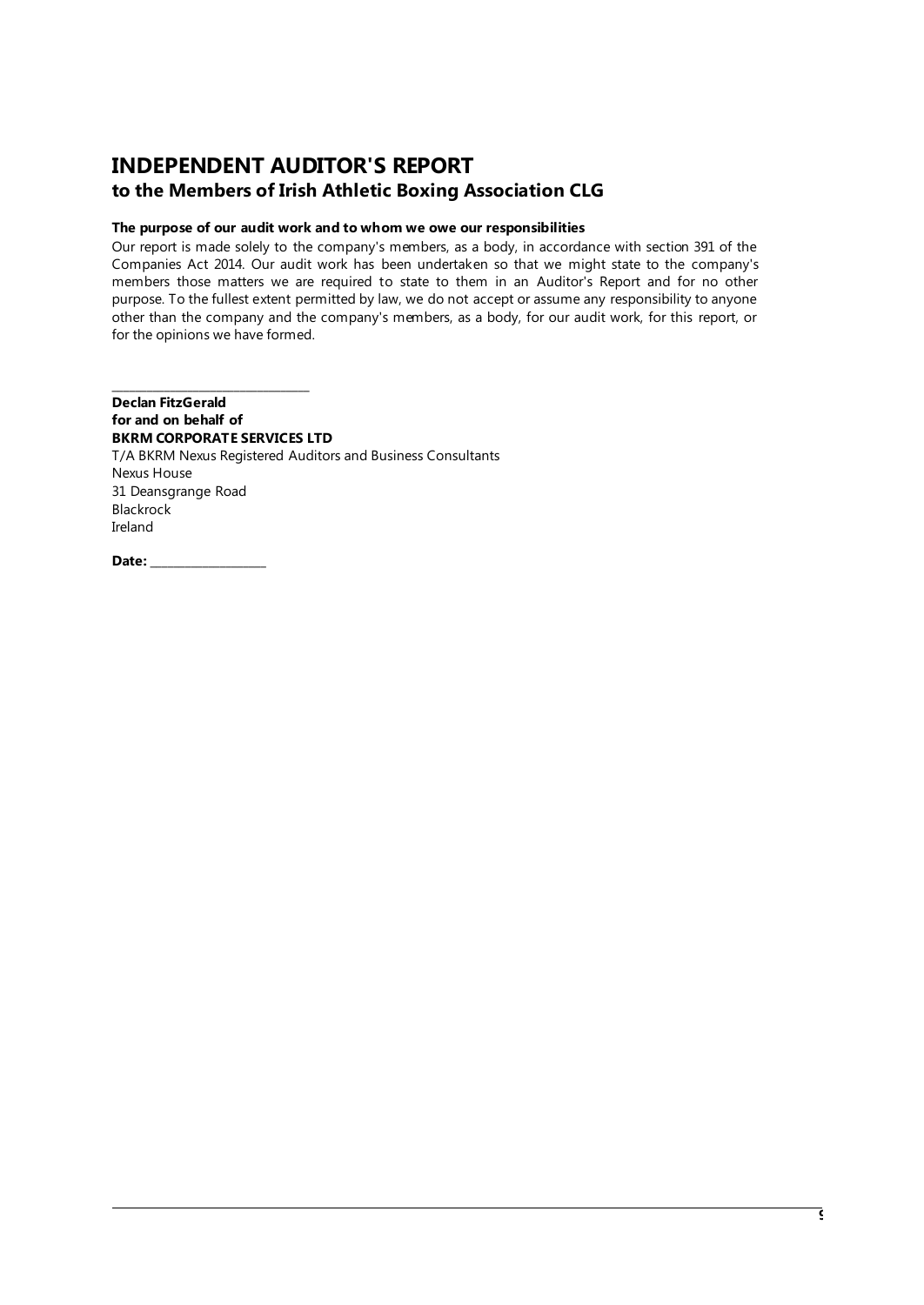## **Irish Athletic Boxing Association CLG APPENDIX TO THE INDEPENDENT AUDITOR'S REPORT**

#### <span id="page-9-0"></span>**Further information regarding the scope of our responsibilities as auditor**

As part of an audit in accordance with ISAs (Ireland), we exercise professional judgement and maintain professional scepticism throughout the audit. We also:

- Identify and assess the risks of material misstatement of the financial statements, whether due to fraud or error, design and perform audit procedures responsive to those risks, and obtain audit evidence that is sufficient and appropriate to provide a basis for our opinion. The risk of not detecting a material misstatement resulting from fraud is higher than for one resulting from error, as fraud may involve collusion, forgery, intentional omissions, misrepresentations, or the override of internal control.
- Obtain an understanding of internal control relevant to the audit in order to design audit procedures that are appropriate in the circumstances, but not for the purpose of expressing an opinion on the effectiveness of the company's internal control.
- Evaluate the appropriateness of accounting policies used and the reasonableness of accounting estimates and related disclosures made by the directors.
- Conclude on the appropriateness of the directors' use of the going concern basis of accounting and, based on the audit evidence obtained, whether a material uncertainty exists related to events or conditions that may cast significant doubt on the company's ability to continue as a going concern. If we conclude that a material uncertainty exists, we are required to draw attention in our Auditor's Report to the related disclosures in the financial statements or, if such disclosures are inadequate, to modify our opinion. Our conclusions are based on the audit evidence obtained up to the date of our Auditor's Report. However, future events or conditions may cause the company to cease to continue as a going concern.
- Evaluate the overall presentation, structure and content of the financial statements, including the disclosures, and whether the financial statements represent the underlying transactions and events in a manner that achieves fair presentation.

We communicate with those charged with governance regarding, among other matters, the planned scope and timing of the audit and significant audit findings, including any significant deficiencies in internal control that we identify during our audit.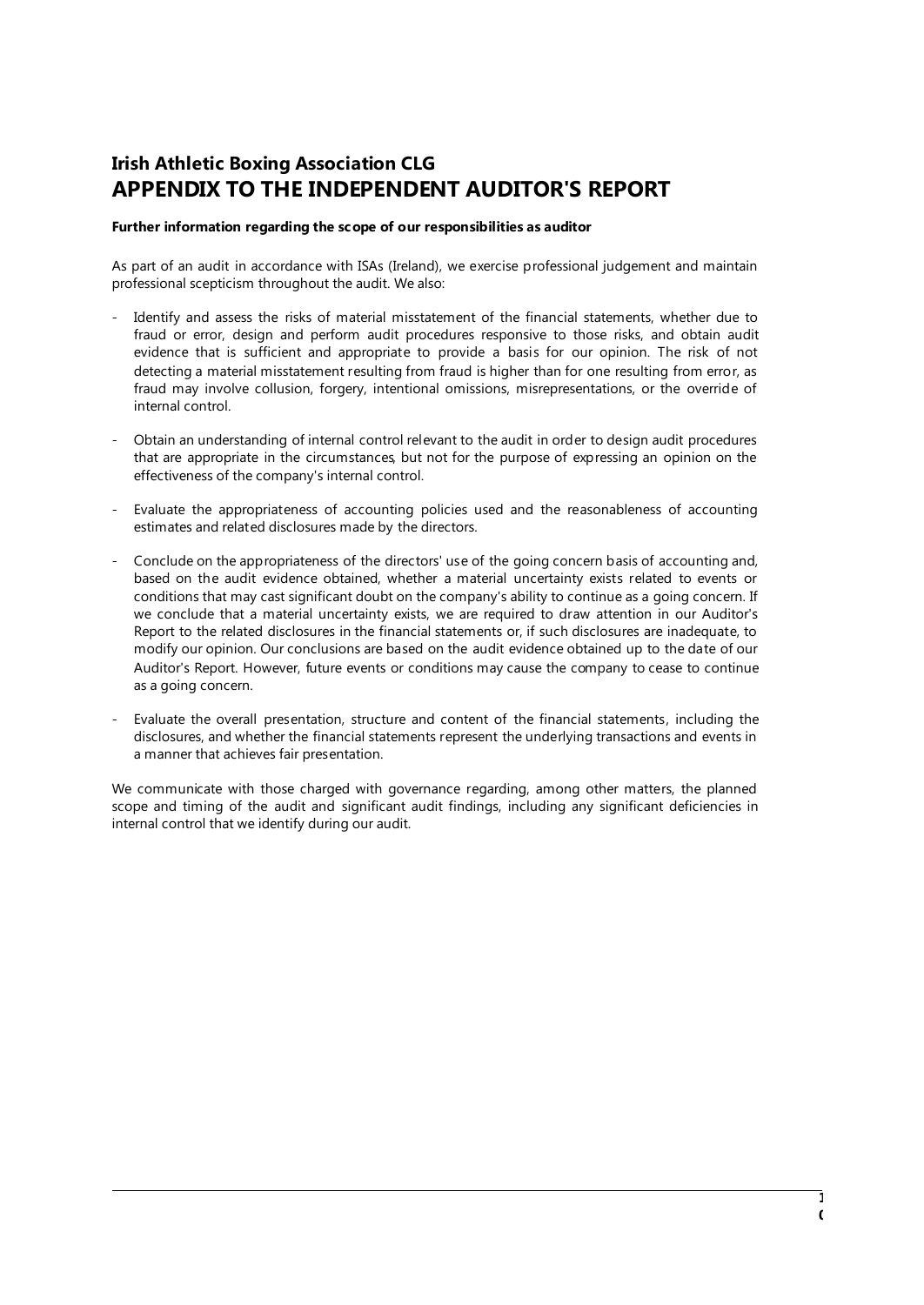# **Irish Athletic Boxing Association CLG INCOME AND EXPENDITURE ACCOUNT**

for the financial year ended 31 December 2019

<span id="page-10-0"></span>

|                                | <b>Notes</b> | 2019<br>€     | 2018<br>€   |
|--------------------------------|--------------|---------------|-------------|
| Income                         |              | 3,326,849     | 3,034,800   |
| <b>Expenditure</b>             |              | (3, 298, 877) | (2,999,733) |
| Surplus for the financial year | 12           | 27,972        | 35,067      |
| Total comprehensive income     |              | 27,972        | 35,067      |

**Approved by the board on \_\_\_\_\_\_\_\_\_\_\_\_\_\_\_\_\_\_\_\_ and signed on its behalf by:** 

**\_\_\_\_\_\_\_\_\_\_\_\_\_\_\_\_\_\_\_\_\_\_\_\_\_\_\_\_\_\_ \_\_\_\_\_\_\_\_\_\_\_\_\_\_\_\_\_\_\_\_\_\_\_\_\_\_\_\_\_\_**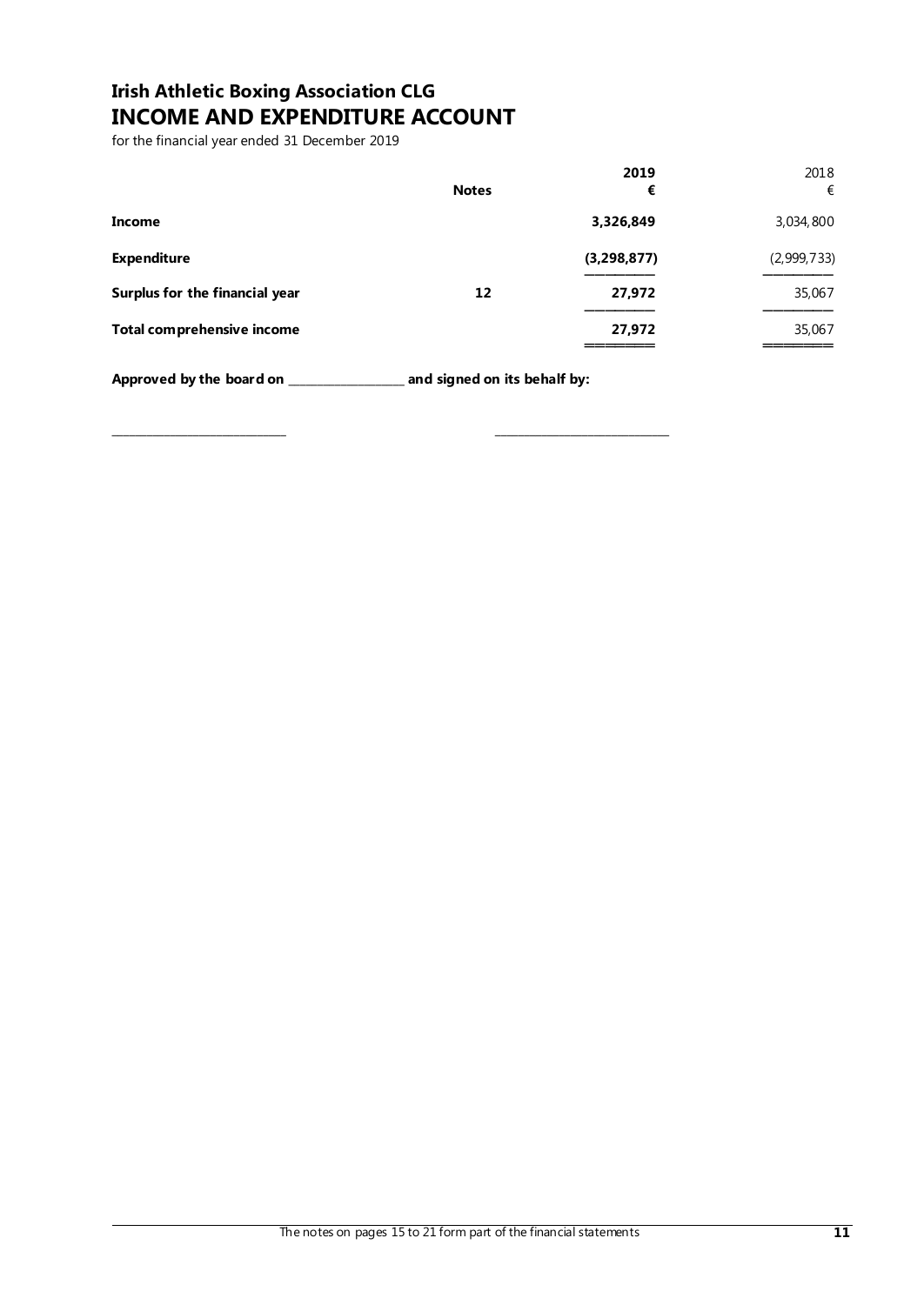# **Irish Athletic Boxing Association CLG BALANCE SHEET**

as at 31 December 2019

<span id="page-11-0"></span>

|                                                |              | 2019       | 2018       |
|------------------------------------------------|--------------|------------|------------|
|                                                | <b>Notes</b> | €          | €          |
| <b>Fixed Assets</b>                            |              |            |            |
| Tangible assets                                | 6            | 6,013,275  | 5,945,868  |
| <b>Current Assets</b>                          |              |            |            |
| Debtors                                        | 7            | 295,226    | 169,998    |
| Cash and cash equivalents                      | 15           | 627,530    | 661,937    |
|                                                |              | 922,756    | 831,935    |
| Creditors: Amounts falling due within one year | 8            | (886, 076) | (825, 674) |
| <b>Net Current Assets</b>                      |              | 36,680     | 6,261      |
| <b>Total Assets less Current Liabilities</b>   |              | 6,049,955  | 5,952,129  |
| Amounts falling due after more than one year   | 9            | (69, 854)  |            |
| <b>Net Assets</b>                              |              | 5,980,101  | 5,952,129  |
| <b>Reserves</b>                                |              |            |            |
| Capital reserves and funds                     | 12           | 5,645,593  | 5,645,593  |
| Income and expenditure account                 | 12           | 334,508    | 306,536    |
| <b>Members' Funds</b>                          |              | 5,980,101  | 5,952,129  |
|                                                |              |            |            |

The financial statements have been prepared in accordance with the small companies' regime.

**\_\_\_\_\_\_\_\_\_\_\_\_\_\_\_\_\_\_\_\_\_\_\_\_\_\_\_\_\_\_\_\_ \_\_\_\_\_\_\_\_\_\_\_\_\_\_\_\_\_\_\_\_\_\_\_\_\_\_\_\_\_\_\_\_**

**Approved by the board on \_\_\_\_\_\_\_\_\_\_\_\_\_\_\_\_\_\_\_\_ and signed on its behalf by:** 

The notes on pages 15 to 21 form part of the financial statements **12**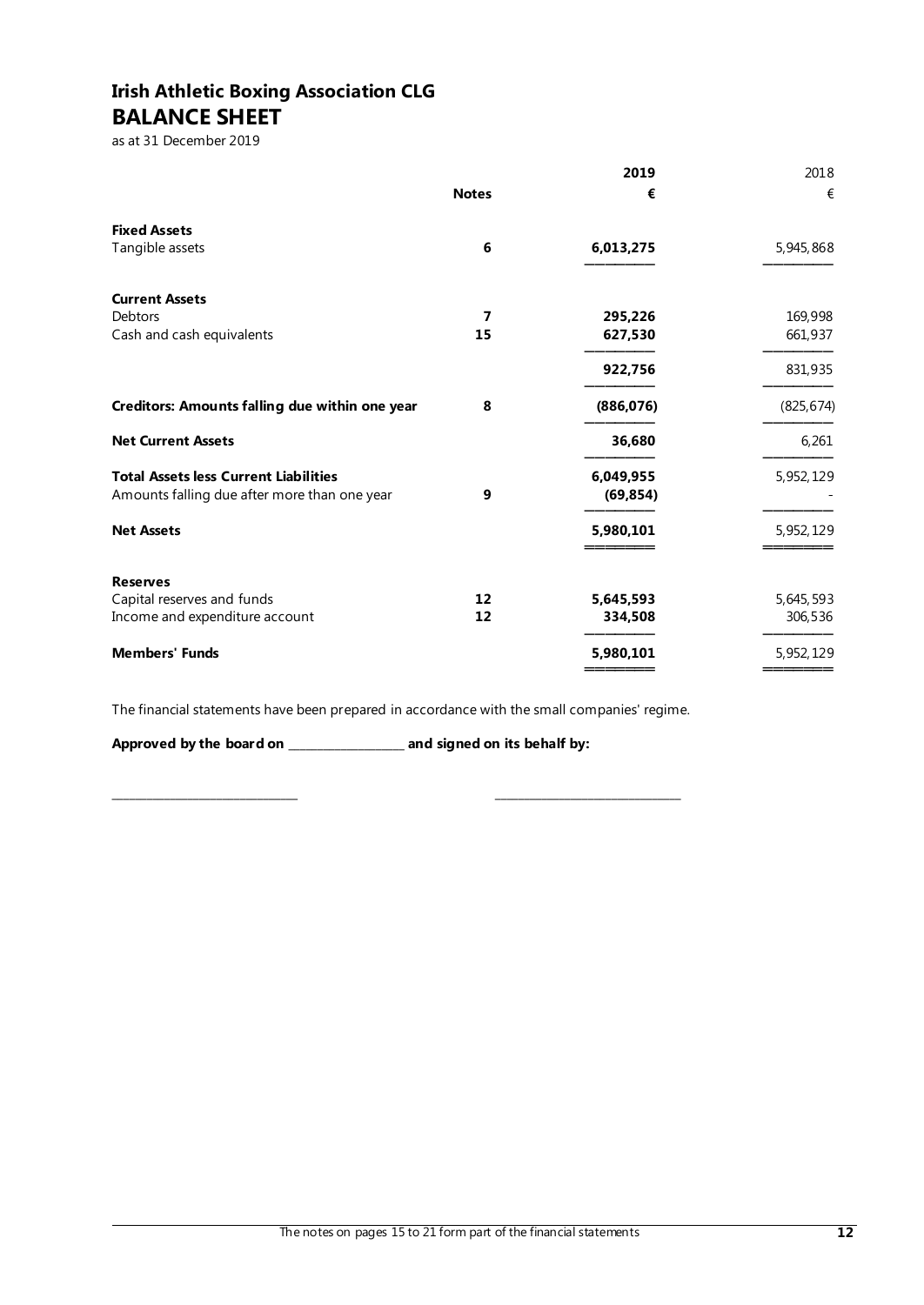# **Irish Athletic Boxing Association CLG RECONCILIATION OF MEMBERS' FUNDS**

<span id="page-12-0"></span>as at 31 December 2019

| €         |
|-----------|
| 5,917,062 |
| 35,067    |
| 5,952,129 |
| 27,972    |
|           |
| 5,980,101 |
|           |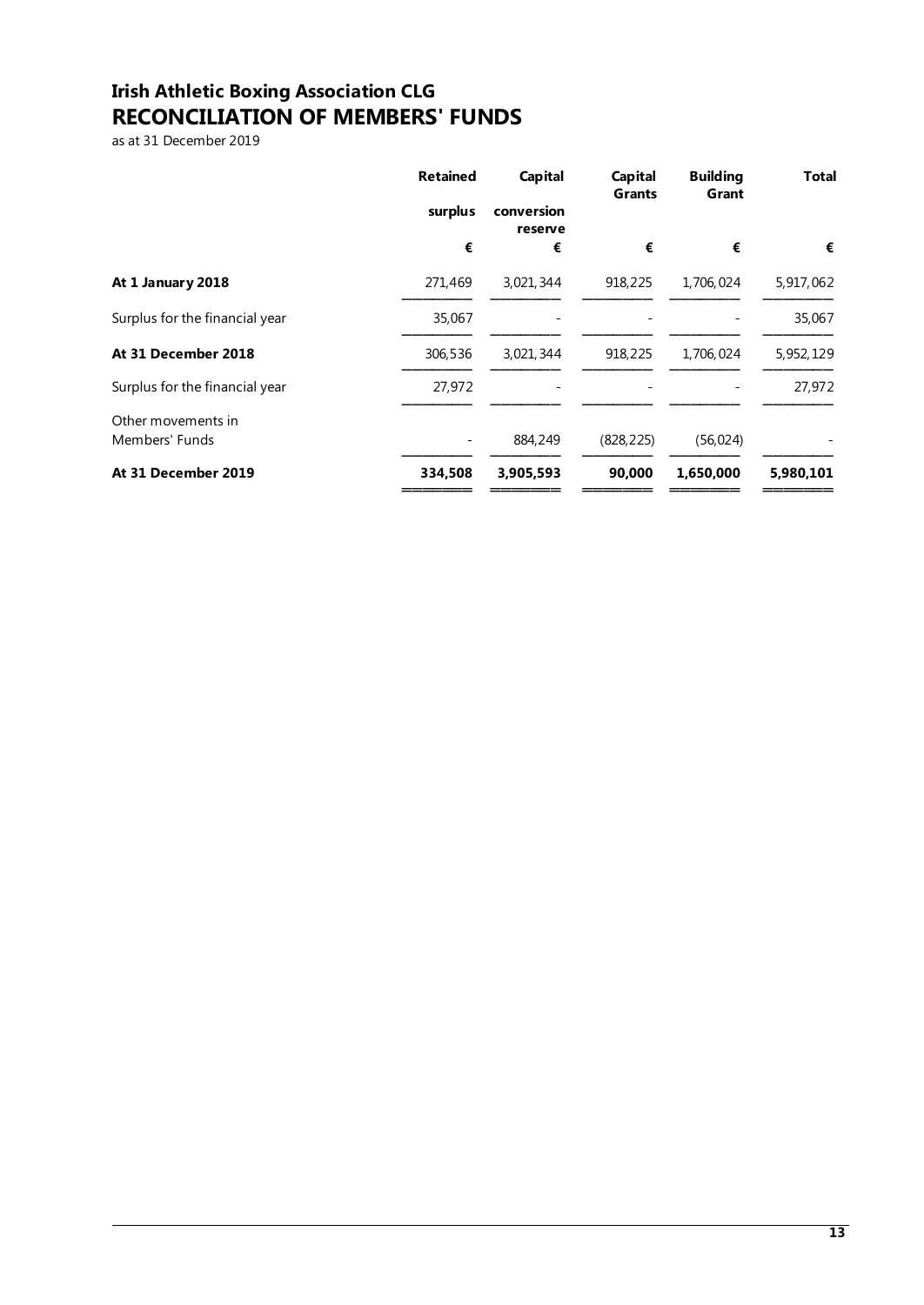# **Irish Athletic Boxing Association CLG CASH FLOW STATEMENT**

for the financial year ended 31 December 2019

<span id="page-13-0"></span>

|                                                          |              | 2019       | 2018     |
|----------------------------------------------------------|--------------|------------|----------|
|                                                          | <b>Notes</b> | €          | €        |
| Cash flows from operating activities                     |              |            |          |
| Surplus for the financial year                           |              | 27,972     | 35,067   |
| Adjustments for:                                         |              |            |          |
| Depreciation                                             |              | 11,623     | 3,472    |
| Amortisation of government grants                        |              | (6, 714)   |          |
|                                                          |              | 32,881     | 38,539   |
| Movements in working capital:                            |              |            |          |
| Movement in debtors                                      |              | (125, 228) | 88,042   |
| Movement in creditors                                    |              | 64,002     | 197,705  |
| Cash (used in)/generated from operations                 |              | (31, 945)  | 324,286  |
| Cash flows from investing activities                     |              |            |          |
| Payments to acquire tangible fixed assets                |              | (79,030)   | (7, 594) |
| Cash flows from financing activities                     |              |            |          |
| Government grants                                        |              | 76,568     |          |
| Net (decrease)/increase in cash and cash equivalents     |              | (34, 407)  | 316,692  |
| Cash and cash equivalents at beginning of financial year |              | 661,937    | 345,245  |
| Cash and cash equivalents at end of financial year       | 15           | 627.930    | 661,937  |
|                                                          |              |            |          |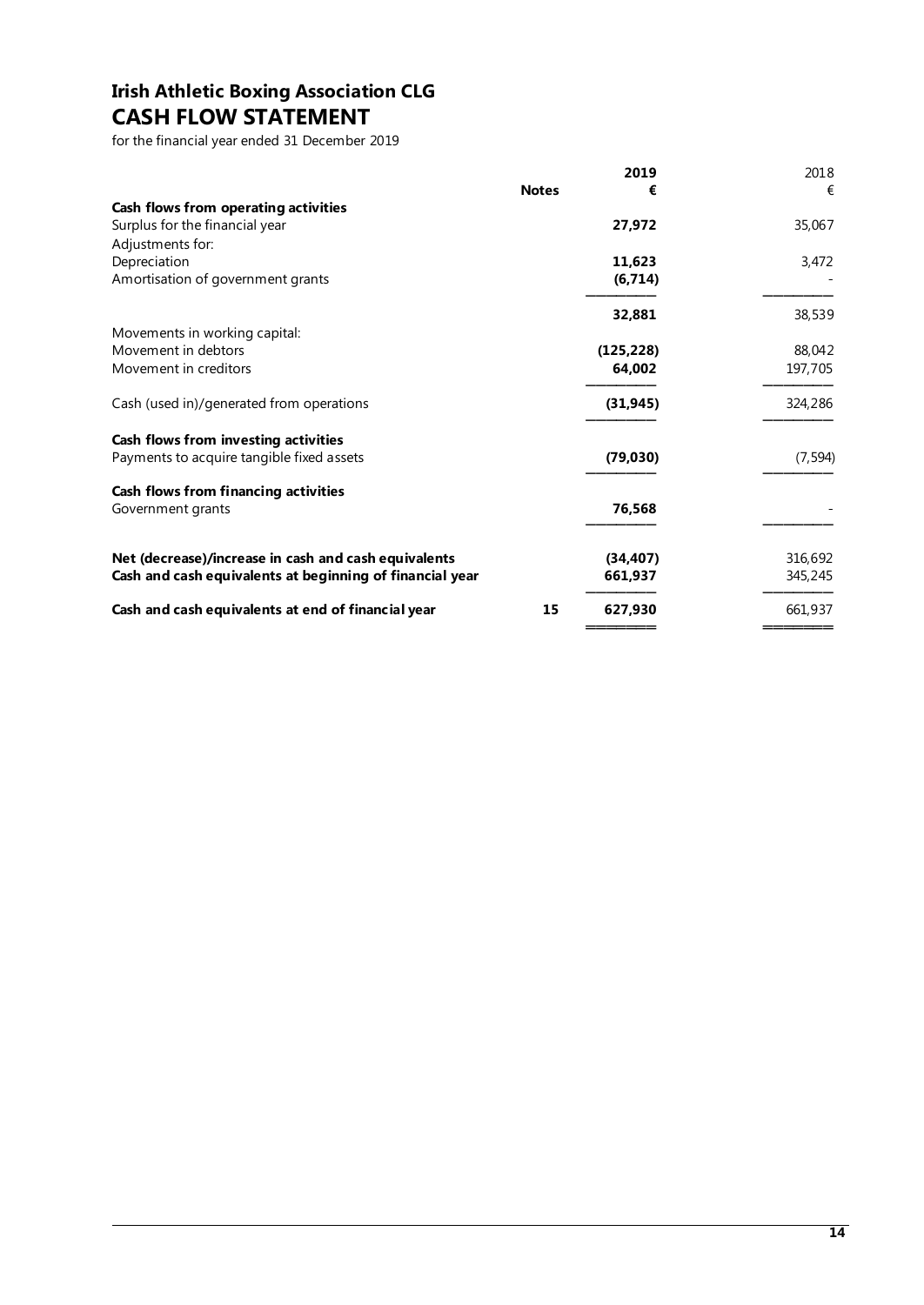## **Irish Athletic Boxing Association CLG NOTES TO THE FINANCIAL STATEMENTS**

for the financial year ended 31 December 2019

#### <span id="page-14-0"></span>**1. GENERAL INFORMATION**

Irish Athletic Boxing Association CLG is a company limited by guarantee incorporated in the Republic of Ireland. The registered office of the company is The National Stadium, South Circular Road, Dublin 8, Ireland which is also the principal place of business of the company. The financial statements have been presented in euros which is also the functional currency of the company.

#### **2. SUMMARY OF SIGNIFICANT ACCOUNTING POLICIES**

The following accounting policies have been applied consistently in dealing with items which are considered material in relation to the company's financial statements.

#### **Statement of compliance**

The financial statements of the company for the year ended 31 December 2019 have been prepared on the going concern basis and in accordance with FRS 102 "The Financial Reporting Standard applicable in the UK and Republic of Ireland" (FRS 102).

#### **Basis of preparation**

The financial statements have been prepared on the going concern basis and in accordance with the historical cost convention except for certain properties and financial instruments that are measured at revalued amounts or fair values, as explained in the accounting policies below. Historical cost is generally based on the fair value of the consideration given in exchange for assets. The financial reporting framework that has been applied in their preparation is the Companies Act 2014 and FRS 102 "The Financial Reporting Standard applicable in the UK and Republic of Ireland" issued by the Financial Reporting Council.

The company qualifies as a small company as defined by section 280A of the Companies Act 2014 in respect of the financial year, and has applied the rules of the 'Small Companies Regime' in accordance with section 280C of the Companies Act 2014.

#### **Income**

The income of the company comprises of grants, affiliation fees, sponsorship and other operational income.

#### **Revenue**

Revenue is recognised to the extent that it is probable that the economic benefits will flow to the company and that the revenue can be readily measured.

Revenue is recognised inthe period to which it relates.

#### **Tangible fixed assets and depreciation**

Tangible fixed assets are stated at cost or at valuation, less accumulated depreciation. The charge to depreciation is calculated to write off the original cost or valuation of tangible fixed assets, less their estimated residual value, over their expected useful lives as follows:

| Buildings leasehold and freehold improvement | - |                     |
|----------------------------------------------|---|---------------------|
| Leasehold improvement                        |   | 6.67% Straight line |
| Boxing equipment                             |   | - 20% Straight line |
| Fixtures, fittings and equipment             |   | - 25% Straight line |
|                                              |   |                     |

#### **Trade and other debtors**

Trade and other debtors are initially recognised at fair value and thereafter stated at amortised cost using the effective interest method less impairment losses for bad and doubtful debts except where the effect of discounting would be immaterial. In such cases the receivables are stated at cost less impairment losses for bad and doubtful debts.

#### **Trade and other creditors**

Trade and other creditors are initially recognised at fair value and thereafter stated at amortised cost using the effective interest rate method, unless the effect of discounting would be immaterial, in which case they are stated at cost.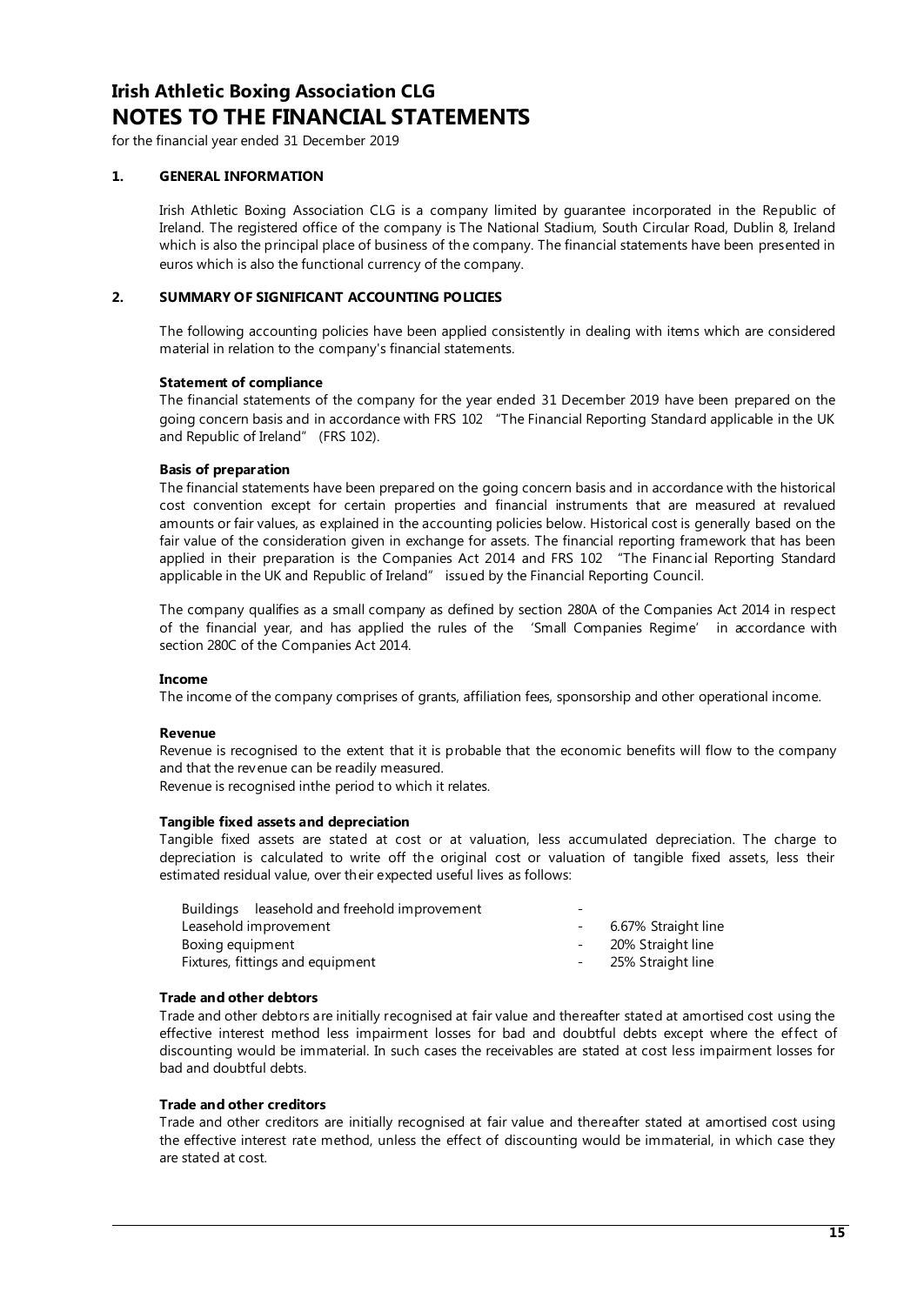## **Irish Athletic Boxing Association CLG NOTES TO THE FINANCIAL STATEMENTS Example 2001** continued

for the financial year ended 31 December 2019

#### **Employee benefits**

The company operates a defined contribution scheme for its Northern Ireland employees, in accordance with the pension regulations requiring employers to automatically enrol eligible employees into a pension scheme. The pension scheme must be the central scheme run by the government called NEST or an alternative qualifying scheme. A defined contribution scheme is a pension scheme under which the company pays fixed contributions into a separate entity.

The company plans to introduce a similar scheme in Republic of Ireland and has provided funds for this.

#### **Government grants**

Capital grants received and receivable are treated as deferred income and amortised to the Income and Expenditure Account annually over the useful economic life of the asset to which it relates. Revenue grants are credited to the Income and Expenditure Account when received.

#### **Foreign currencies**

Monetary assets and liabilities denominated in foreign currencies are translated at the rates of exchange ruling at the Balance Sheet date. Non-monetary items that are measured in terms of historical cost in a foreign currency are translated at the rates of exchange ruling at the date of the transaction. Non-monetary items that are measured at fair value in a foreign currency are translated using the exchange rates at the date when the fair value was determined. The resulting exchange differences are dealt with in the Income and Expenditure Account.

#### **3. DEPARTURE FROM COMPANIES ACT 2014 PRESENTATION**

The directors have elected to present an Income and Expenditure Account instead of a Profit and Loss Account in these financial statements as this company is a not-for-profit entity.

| 4. | <b>OPERATING SURPLUS</b>                                | 2019    | 2018  |
|----|---------------------------------------------------------|---------|-------|
|    |                                                         |         | €     |
|    | Operating surplus is stated after charging/(crediting): |         |       |
|    | Depreciation of tangible fixed assets                   | 11,623  | 3.472 |
|    | (Surplus)/deficit on foreign currencies                 | (1,232) | 1,588 |
|    | Amortisation of Government grants                       | (6,714) |       |
|    |                                                         |         |       |

#### **5. EMPLOYEES**

The average monthly number of employees during the financial year was 30, (2018 - 27).

|                                          | 2019          | 2018   |
|------------------------------------------|---------------|--------|
|                                          | <b>Number</b> | Number |
| Association                              | 8             |        |
| High Performance                         |               | 6      |
| Dublin City Council Development Officers |               | 5      |
| Pobal                                    |               |        |
| NI Employees                             | 9             | 8      |
|                                          | 30            | 27     |
|                                          |               |        |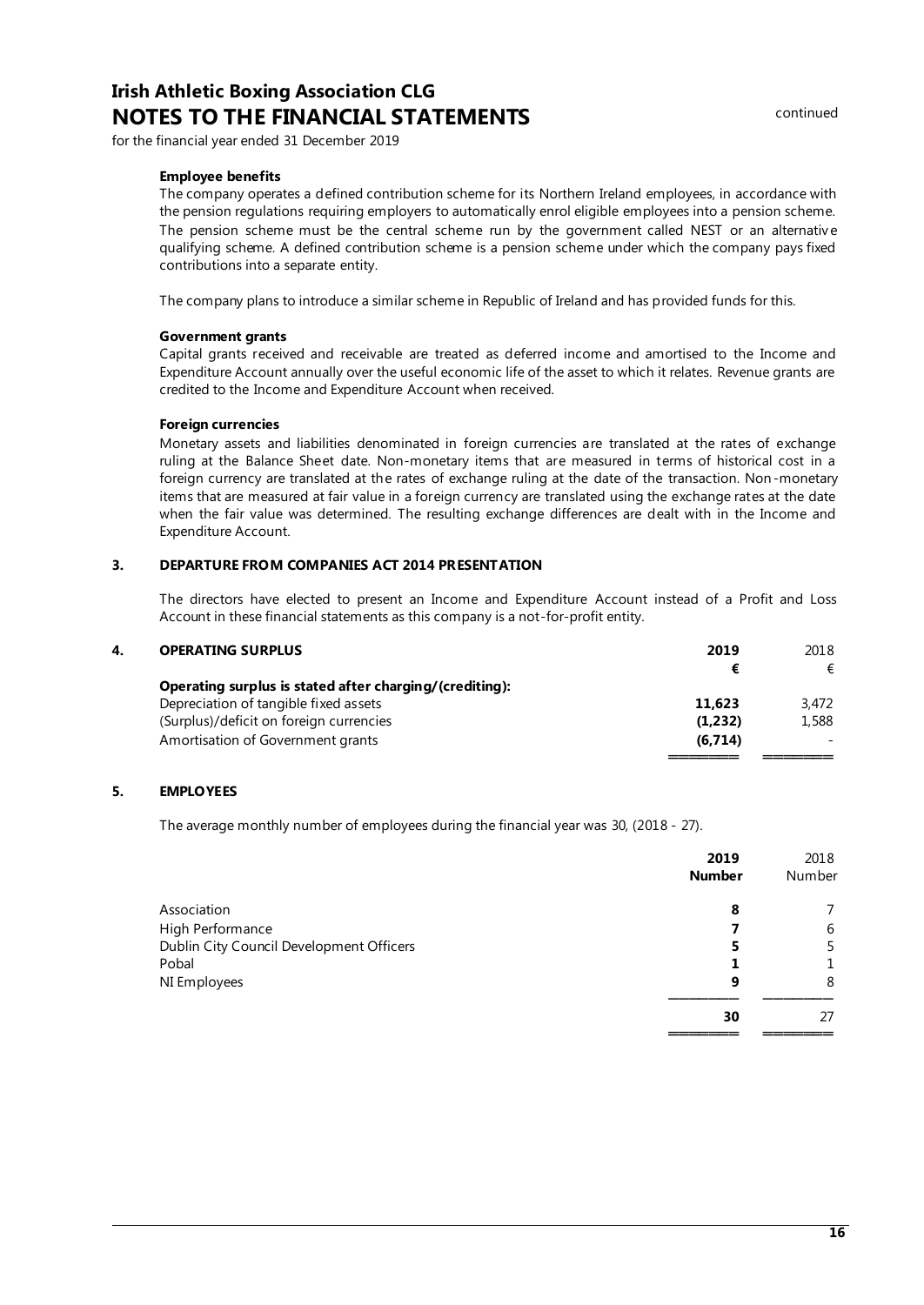## **Irish Athletic Boxing Association CLG NOTES TO THE FINANCIAL STATEMENTS Example 2001** continued

for the financial year ended 31 December 2019

#### **6. TANGIBLE FIXED ASSETS**

|                               | <b>Buildings</b><br>leasehold and<br>freehold<br>improvement | Leasehold<br>improvement equipment | <b>Boxing</b> | Fixtures,<br>fittings and<br>equipment | <b>Total</b> |
|-------------------------------|--------------------------------------------------------------|------------------------------------|---------------|----------------------------------------|--------------|
|                               | €                                                            | €                                  | €             | €                                      | €            |
| Cost                          |                                                              |                                    |               |                                        |              |
| At 1 January 2019             | 5,933,613                                                    |                                    | 277,172       | 294,805                                | 6,505,590    |
| Additions                     |                                                              | 64,352                             | 12,068        | 2,610                                  | 79,030       |
| At 31 December 2019           | 5,933,613                                                    | 64,352                             | 289,240       | 297,415                                | 6,584,620    |
| <b>Depreciation</b>           |                                                              |                                    |               |                                        |              |
| At 1 January 2019             |                                                              |                                    | 277,172       | 282,550                                | 559,722      |
| Charge for the financial year |                                                              | 4,290                              | 2,414         | 4,919                                  | 11,623       |
| At 31 December 2019           |                                                              | 4,290                              | 279,586       | 287,469                                | 571,345      |
| Net book value                |                                                              |                                    |               |                                        |              |
| At 31 December 2019           | 5,933,613                                                    | 60,062                             | 9,654         | 9,946                                  | 6,013,275    |
| At 31 December 2018           | 5,933,613                                                    |                                    |               | 12,255                                 | 5,945,868    |
|                               |                                                              |                                    |               |                                        |              |

#### Building

The carrying cost of the Freehold/Leasehold Land and Buildings in the balance sheet is stated at the amount recorded in the Associations records when acquired by the company in 2008. Depreciation had not been provided over the years because it was not considered necessary in view of the fact that the stadium has been well maintained and any valuation reports for insurance purposes placed a valuation in excess of the carrying value of the assets in the financial statements.

The Association engaged Colin Gallagher MSCSI MRICS RICS a professional valuer to value the Freehold/ Leasehold Land & Buildings of the Association at South Circular Road. The valuer reported in October 2020. A management internal assessment reviewed the key assumptions and judgments underlying the valuation and in the current climate is satisfied that the carrying value is appropriate but it will be kept under review. The current leasehold land has another eighteen years left on the leases. The Association is seeking to invoke the right of renewal of the leases as stated in the current leases for a further ninety nine years.

#### Equipment

The carrying value of the assets is not below their recoverable amount

| 7. | <b>DEBTORS</b> | 2019    | 2018    |
|----|----------------|---------|---------|
|    |                | €       | €       |
|    | Trade debtors  | 98,414  | 11,291  |
|    | Other debtors  | 51,753  | 41,762  |
|    | Prepayments    | 115,893 | 100,590 |
|    | Accrued income | 29,166  | 16,355  |
|    |                | 295,226 | 169,998 |
|    |                |         |         |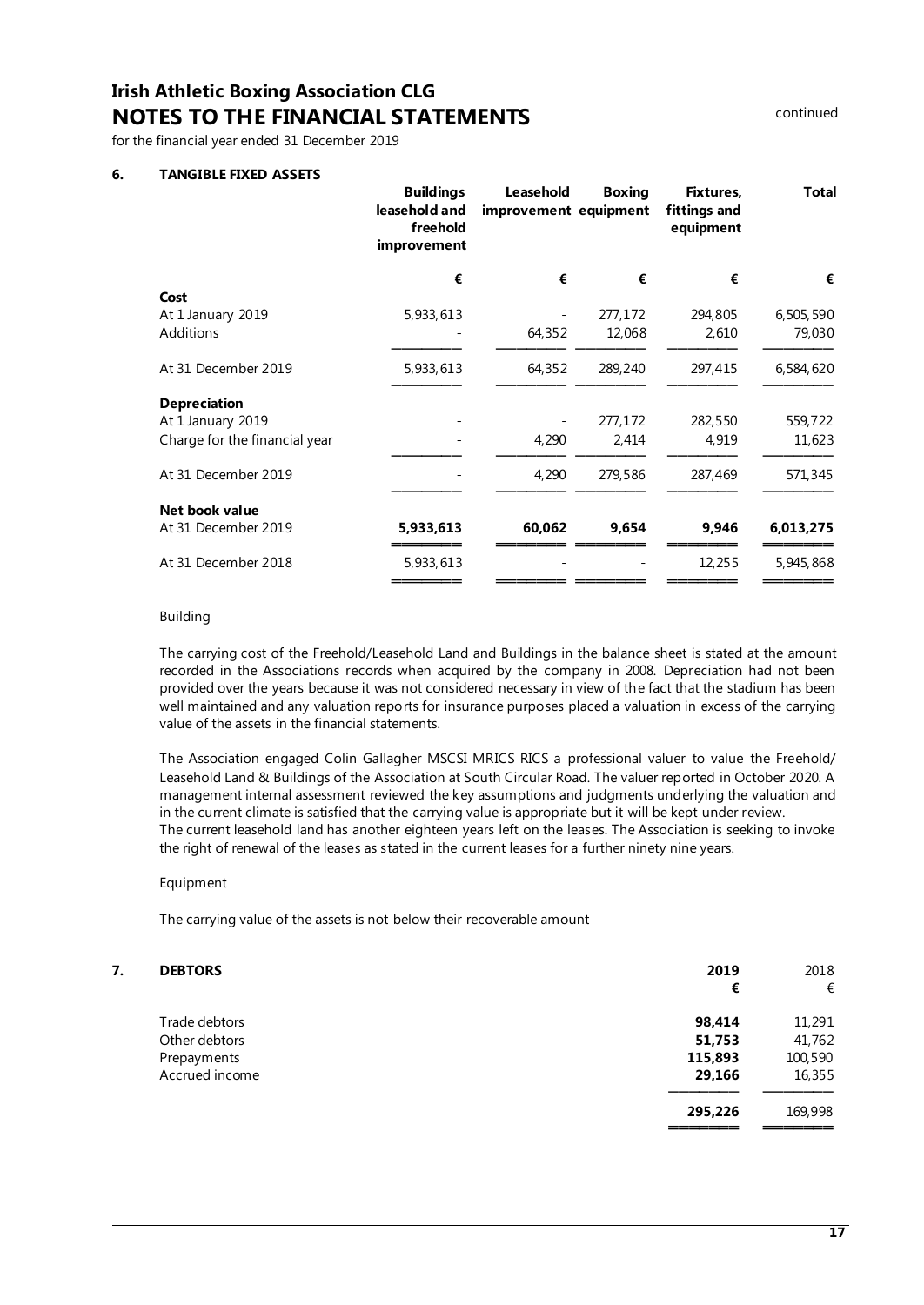# **Irish Athletic Boxing Association CLG NOTES TO THE FINANCIAL STATEMENTS CONTAINS CONTINUED**

for the financial year ended 31 December 2019

| 8. | <b>CREDITORS</b><br>Amounts falling due within one year | 2019<br>€ | 2018<br>€ |
|----|---------------------------------------------------------|-----------|-----------|
|    | Amounts owed to credit institutions                     | 2,384     | 990       |
|    | Client creditor balances                                | 2,147     | 34,211    |
|    | Trade creditors                                         | 21,826    | 42,439    |
|    | Taxation                                                | 18,246    | 44,038    |
|    | Accruals                                                | 396,287   | 350,695   |
|    | Deferred Income                                         | 445,186   | 353,301   |
|    |                                                         | 886,076   | 825,674   |
| 9. | <b>CREDITORS</b>                                        | 2019      | 2018      |
|    | Amounts falling due after more than one year            | €         | €         |
|    | Government grants                                       | 69,854    |           |
|    |                                                         |           |           |

#### **10. State Funding**

| Agency                            | <b>Sport Ireland</b>                    |
|-----------------------------------|-----------------------------------------|
| Government Department             | Department of Transport Tourism & Sport |
| Grant Programme                   | Core Grant & Special Project            |
| Term                              | 1 year(2019)                            |
| Grants received in Financial Year | €483,000                                |
|                                   |                                         |
| Agency                            | <b>Sport Ireland</b>                    |
| Government Department             | Department of Transport Tourism & Sport |
| Grant Programme                   | High Performance Programme              |
| Term                              | 1 Year(2019)                            |
| Grants received in Financial Year | €785,000                                |
| Deferred in 2019                  | €25,624                                 |
| Deferred in 2018                  | €25,145                                 |
| Amortisation of grant             | €2,414                                  |

Note

A grant of €15,000 was received from Sport Ireland in relation to the Tokyo Olympics. An amount of €12,068 of this grant was utilised to purchase equipment. This amount is being amortised over 5 years.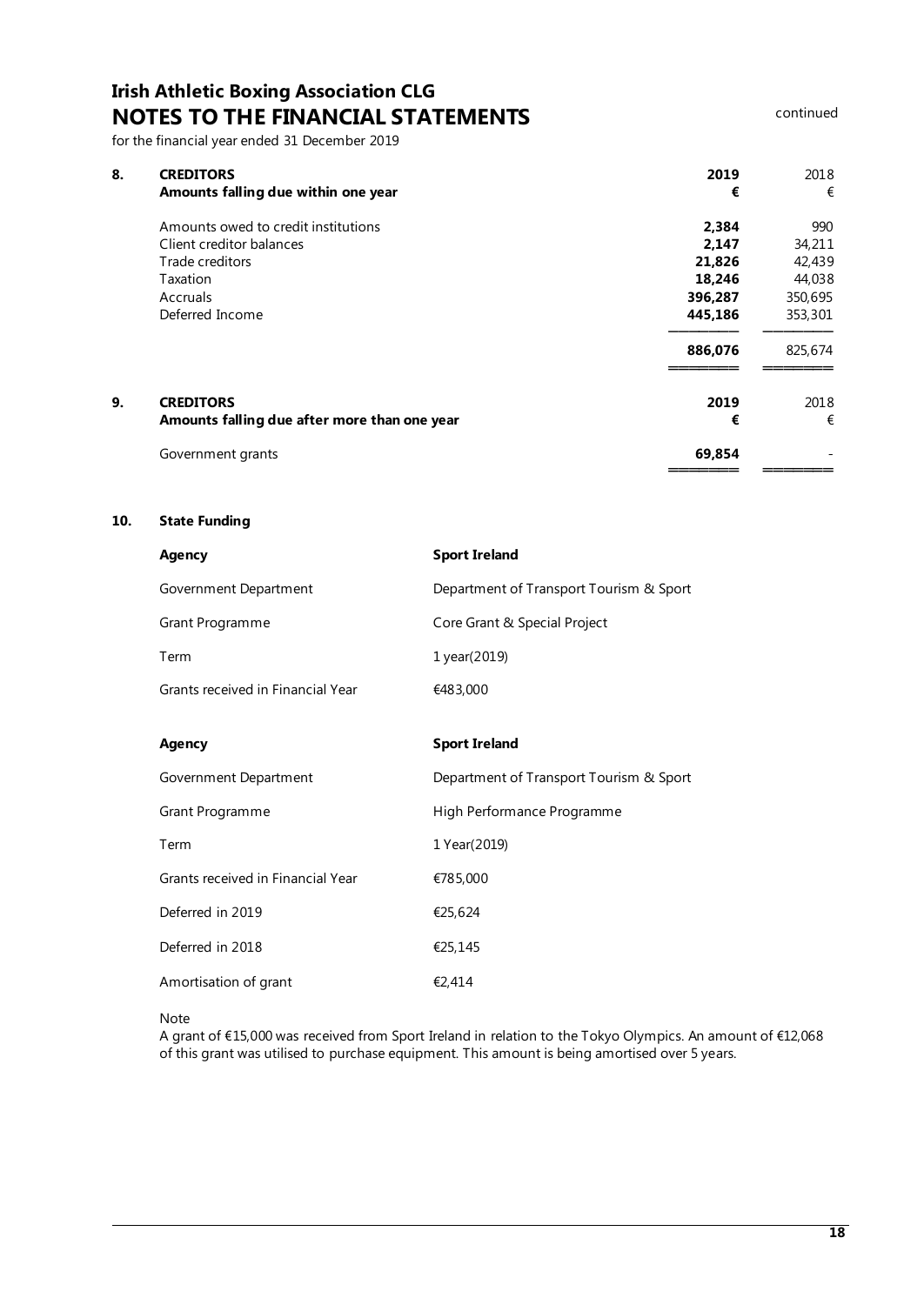# **Irish Athletic Boxing Association CLG NOTES TO THE FINANCIAL STATEMENTS Example 20 COntinued**

for the financial year ended 31 December 2019

| Agency                            | <b>Sport Ireland</b>                          |
|-----------------------------------|-----------------------------------------------|
| Government Department             | Department of Transport Tourism & Sport       |
| Grant Programme                   | Aspire, Startbox & Dormant Account Funding    |
| Term                              | 1 Year (2019)                                 |
| Grants received in Financial Year | €38,000                                       |
| Deferred in 2019                  | €36,000                                       |
| Deferred in 2018                  | €20,032                                       |
| <b>Agency</b>                     | <b>Sport Ireland</b>                          |
| Government Department             | Department of Transport Tourism & Sport       |
| Grant Programme                   | Women in Sport                                |
| Term                              | 1 Year (2020)                                 |
| Grants received in Financial Year | €35,000                                       |
| Deferred in 2019                  | €35,000                                       |
| <b>Agency</b>                     | <b>Sport Ireland</b>                          |
| Government Department             | N/A                                           |
|                                   |                                               |
| Grant Programme                   | Eflow                                         |
| Term                              | 1 Year (2019)                                 |
| Grants received in Financial Year | €3,000                                        |
| <b>Agency</b>                     | N/A                                           |
| Government Department             | Department of Transport, Tourism & Sport      |
| Grant Programme                   | Equipment Grant                               |
| Term                              | 1 Year (2019)                                 |
| Grants received in Financial Year | €3,500                                        |
| Agency                            | <b>Pobal</b>                                  |
| Government Department             | Department of Rural and Community Development |
| Grant Programme                   | SSNO                                          |
| Term                              | 1 Year (2019)                                 |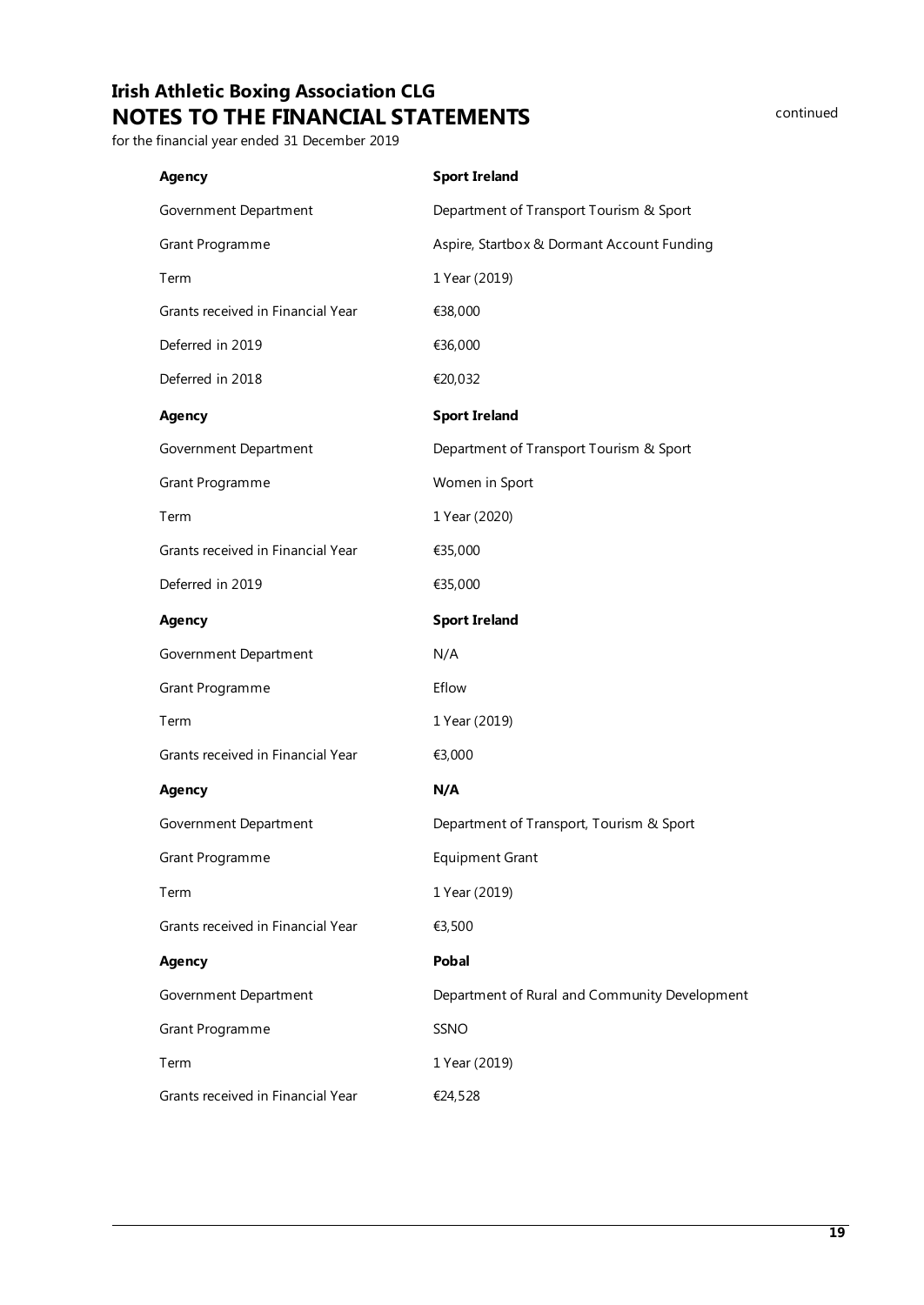# **Irish Athletic Boxing Association CLG NOTES TO THE FINANCIAL STATEMENTS**

for the financial year ended 31 December 2019

| <b>Agency</b>                     | Dublin City Council / CDYSB           |
|-----------------------------------|---------------------------------------|
| Government Department             | N/A                                   |
| Grant Programme                   | Development Officers / Healthy Bodies |
| Term                              | 1 Year (2019)                         |
| Grants received in Financial Year | €208,558                              |
| Deferred in 2019                  | €51,712                               |
| Deferred in 2018                  | €50,000                               |
| <b>Agency</b>                     | <b>Belfast City Council</b>           |
| Government Department             | N/A                                   |
| Grant Programme                   | Everybody Active & Strategy           |
| Term                              | 1 Year                                |
| Grants received in Financial Year | €319,762                              |
| Deferred in 2019                  | €111,892                              |
| Deferred in 2018                  | €50,205                               |
| <b>Agency</b>                     | <b>Sport NI</b>                       |
| Government Department             | Department of Communities             |
| Grant Programme                   | Sporting Clubs and Winners            |
| Term                              | 1 Year                                |
| Grants received in Financial Year | €509,118                              |
| Deferred in 2019                  | €152,269                              |
| Deferred in 2018                  | €195,451                              |
| <b>Agency</b>                     | N/A                                   |
| Government Department             | Department of Social Protection       |
| Grant Programme                   | <b>CE Project</b>                     |
| Term                              | 1 Year                                |
|                                   |                                       |
| Grants received in Financial Year | €235,213                              |

#### Note

The CE Scheme is fully funded by the Department of Social Protection (DSP). The Association does provide a small sum towards the cost of some materials for the scheme. The Board has a reasonable expectation that CE Scheme will continue for a foreseeable future.

The grant received from the DSP for the CE Scheme is restricted to the payment of its staff, participants, administration, materials and development. The CE Scheme employs 1 Supervisor (2018 - 1) and 15 Participants (2018 - 15).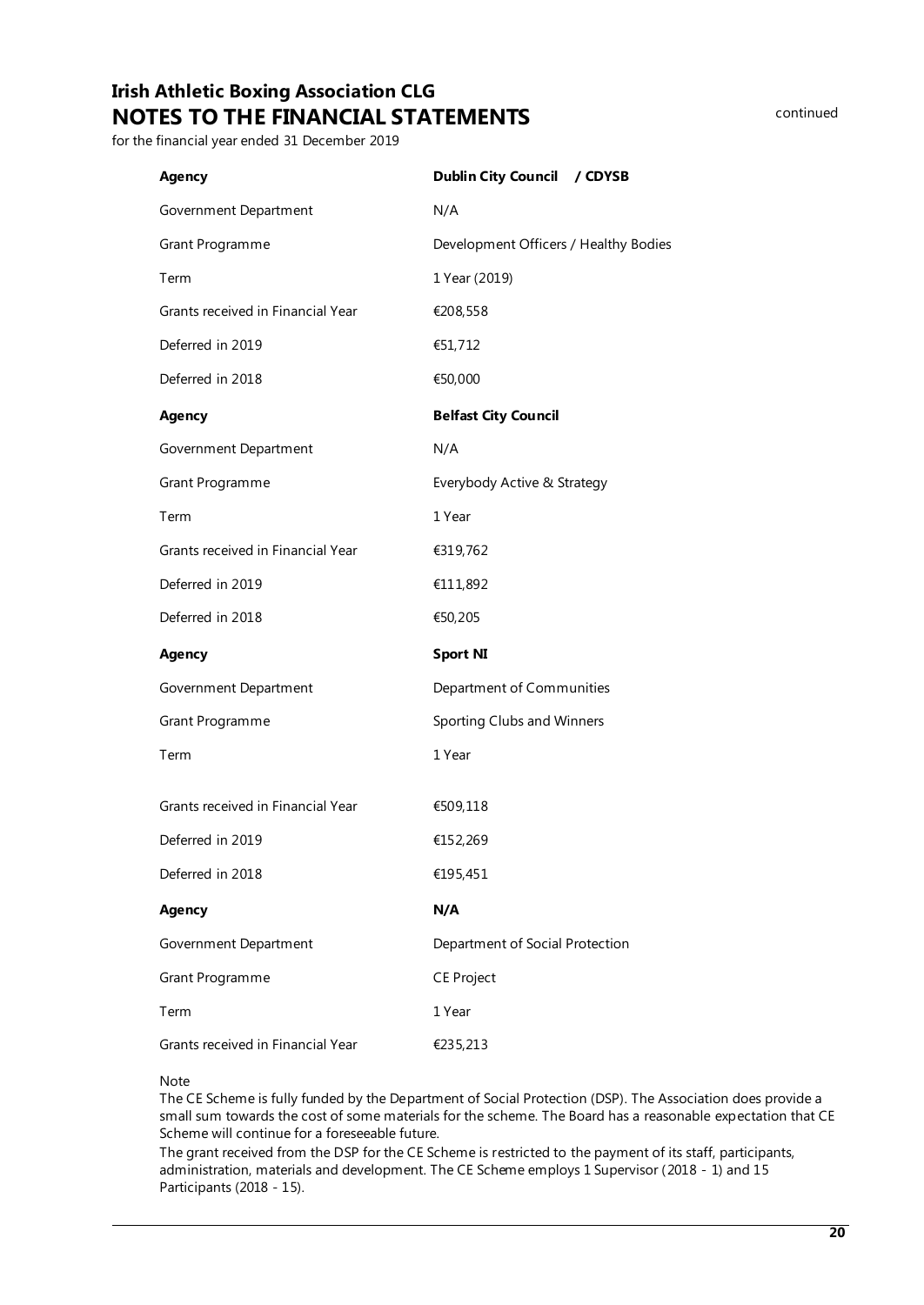## **Irish Athletic Boxing Association CLG NOTES TO THE FINANCIAL STATEMENTS Example 2001** continued

for the financial year ended 31 December 2019

#### **11. STATUS**

The company is limited by guarantee and consequently does not have share capital. The liability of the members is limited.

Every member of the company undertakes to contribute to the assets of the company in the event of its being wound up while they are members, or within one year thereafter, for the payment of the debts and liabilities of the company contracted before they ceased to be members, and of the costs, charges and expenses of winding up, and for the adjustment of the rights of the contributors among themselves, such amount as may be required, not exceeding  $\epsilon$  2.

#### **12. RESERVES**

|                                | Capital      | Income and<br>conversion expenditure | Capital<br><b>Grants</b> | <b>Building</b><br><b>Grants</b> | <b>Total</b> |
|--------------------------------|--------------|--------------------------------------|--------------------------|----------------------------------|--------------|
|                                | reserve fund | account                              |                          |                                  |              |
|                                | €            | €                                    | €                        | €                                | €            |
| At 1 January 2019              | 3,021,344    | 306,536                              | 918,225                  | 1,706,024                        | 5,952,129    |
| Renominalisation of grants     | 884,249      |                                      |                          |                                  | 884,249      |
| Surplus for the financial year |              | 27.972                               |                          |                                  | 27,972       |
| Other movements                |              | $\overline{\phantom{a}}$             | (828.225)                | (56.024)                         | (884,249)    |
| At 31 December 2019            | 3,905,593    | 334.508                              | 90.000                   | 1.650.000                        | 5,980,101    |

#### **13. CAPITAL COMMITMENTS**

The company had no material capital commitments at the financial year-ended 31 December 2019.

#### **14. POST-BALANCE SHEET EVENTS**

At the time of approving these financial statements, Ireland is responding to the outbreak of Corona virus, Covid‐19. IABA is responding to Covid‐19 by continuing to deliver services and activities where possible, in line with Government and HSE recommendations. There have been no other events since the balance sheet date, which necessitate revision of the figures included in the financial statements or require inclusion of a note thereto.

| 15. | <b>CASH AND CASH EQUIVALENTS</b> | 2019    | 2018    |
|-----|----------------------------------|---------|---------|
|     |                                  |         | €       |
|     | Cash and bank balances           | 627.530 | 661,937 |
|     |                                  |         |         |

#### **16. CAPITAL CONVERSION PESERVE**

This is also known as Pre-Incorporation Reserves It arose on the conversion of the Association into a Company Limited by Guarantee.

#### **17. CAPITAL & BUILDING GRANTS**

These grants have not been subject to amortisation in the financial statements of the company; however from 2019 onwards the amortisation of all grants will be subject to amortisation by the Department of Transport Tourism and Sport. This amortisation will be therefore reflected in future financial statements.

### **18. LITIGATION**

The company has provided a provision in the financial statements to provide for costs incurred to-date.

#### **19. APPROVAL OF FINANCIAL STATEMENTS**

<span id="page-20-0"></span>\_\_\_\_\_\_\_\_\_\_\_\_\_\_\_\_\_\_\_\_.

The financial statements were approved and authorised for issue by the board of directors on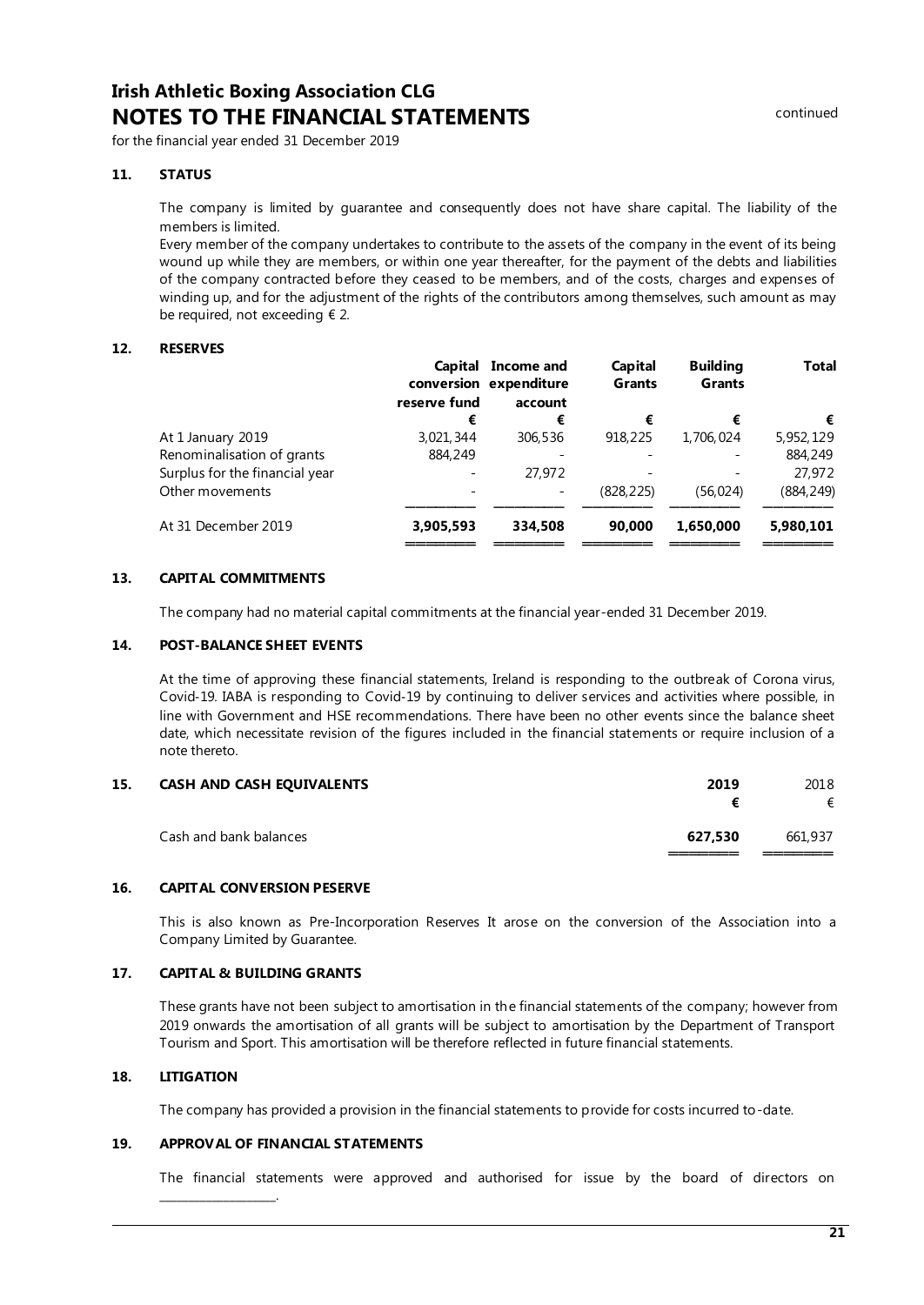### **IRISH ATHLETIC BOXING ASSOCIATION CLG**

### **SUPPLEMENTARY INFORMATION**

### **RELATING TO THE FINANCIAL STATEMENTS**

### **FOR THE FINANCIAL YEAR ENDED 31 DECEMBER 2019**

### **NOT COVERED BY THE REPORT OF THE AUDITORS**

### **THE FOLLOWING PAGES DO NOT FORM PART OF THE AUDITED FINANCIAL STATEMENTS**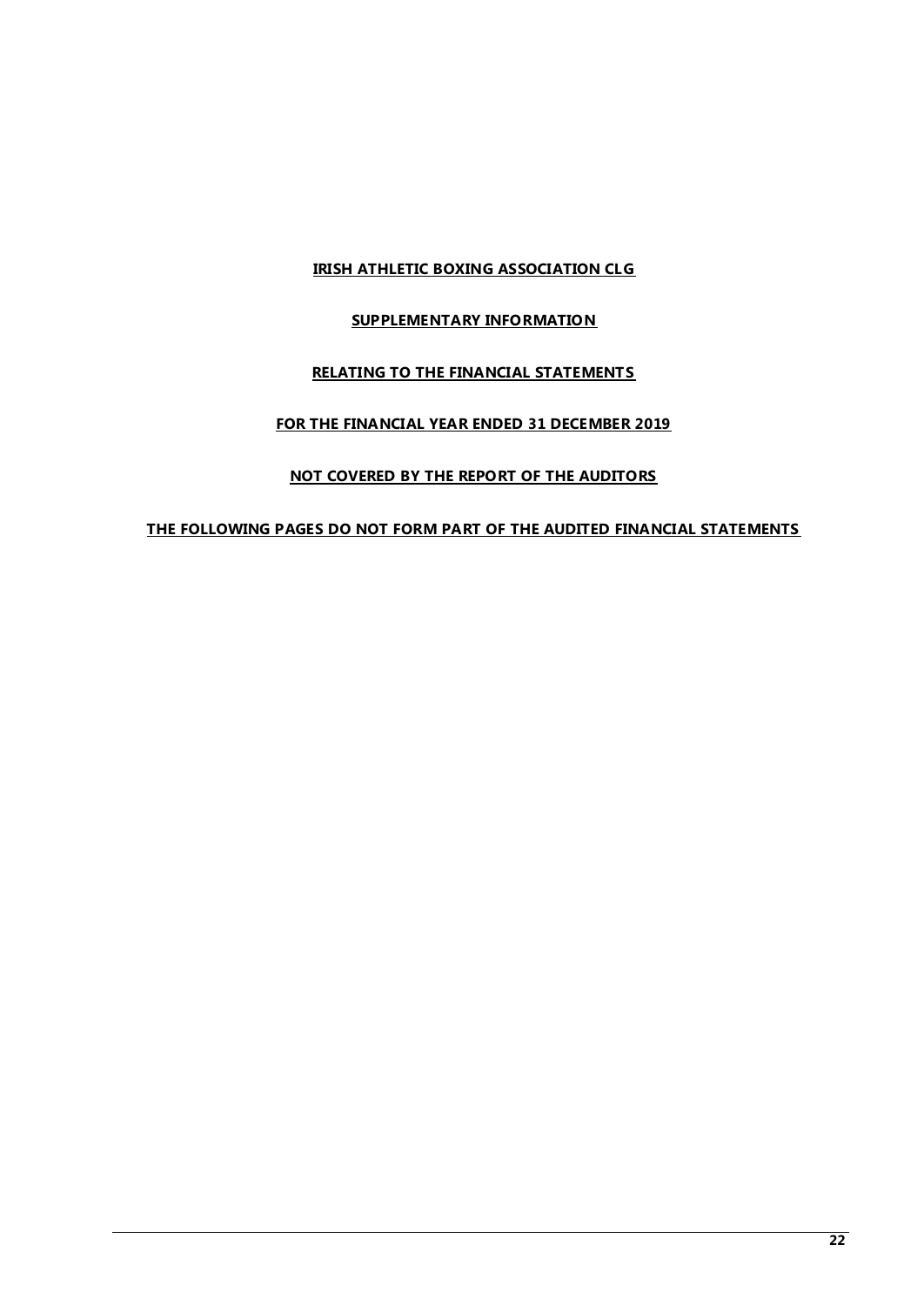### **Irish Athletic Boxing Association CLG SUPPLEMENTARY INFORMATION RELATING TO THE FINANCIAL STATEMENTS DETAILED INCOME AND EXPENDITURE ACCOUNT**

for the financial year ended 31 December 2019

<span id="page-22-0"></span>

|                                   | 2019      | 2018      |
|-----------------------------------|-----------|-----------|
|                                   | €         | €         |
| Income                            |           |           |
| <b>Affiliation Fees</b>           | 265,680   | 258,777   |
| Bingo                             | 90,000    | 101,000   |
| The Ringside                      | 65,742    | 55,034    |
| Sponsorship                       | 61,950    | 67,000    |
| Annual Grant Aid                  | 483,000   | 432,000   |
| SI: High Performance Grant        | 784,520   | 786,583   |
| SI:HP Aspire Programme            | 2,032     | 20,323    |
| Dept Transport/Sport Startbox     | 3,500     |           |
| SI Healthy Bodies                 |           | 16,000    |
| SI Sports Inclusion Fund DA       | 20,000    |           |
| DCC:Development Grant             | 206,846   | 200,000   |
| DCC Healthy Lifestyle Programme   | 1,248     | 6,850     |
| Olympic Federation of Ireland     | 26,000    |           |
| <b>Club Boxing Capital Grant</b>  |           | 31,722    |
| Community Employment Scheme       | 236,136   | 236,718   |
| Pobal Grant: SSNO                 | 24,528    | 57,505    |
| Sport NI Programme                | 602,299   | 493,498   |
| NI Belfast City Council           | 252,330   | 118,236   |
| Other income                      | 194,324   | 153,554   |
| Amortisation of government grants | 6,714     |           |
|                                   | 3,326,849 | 3,034,800 |
|                                   |           |           |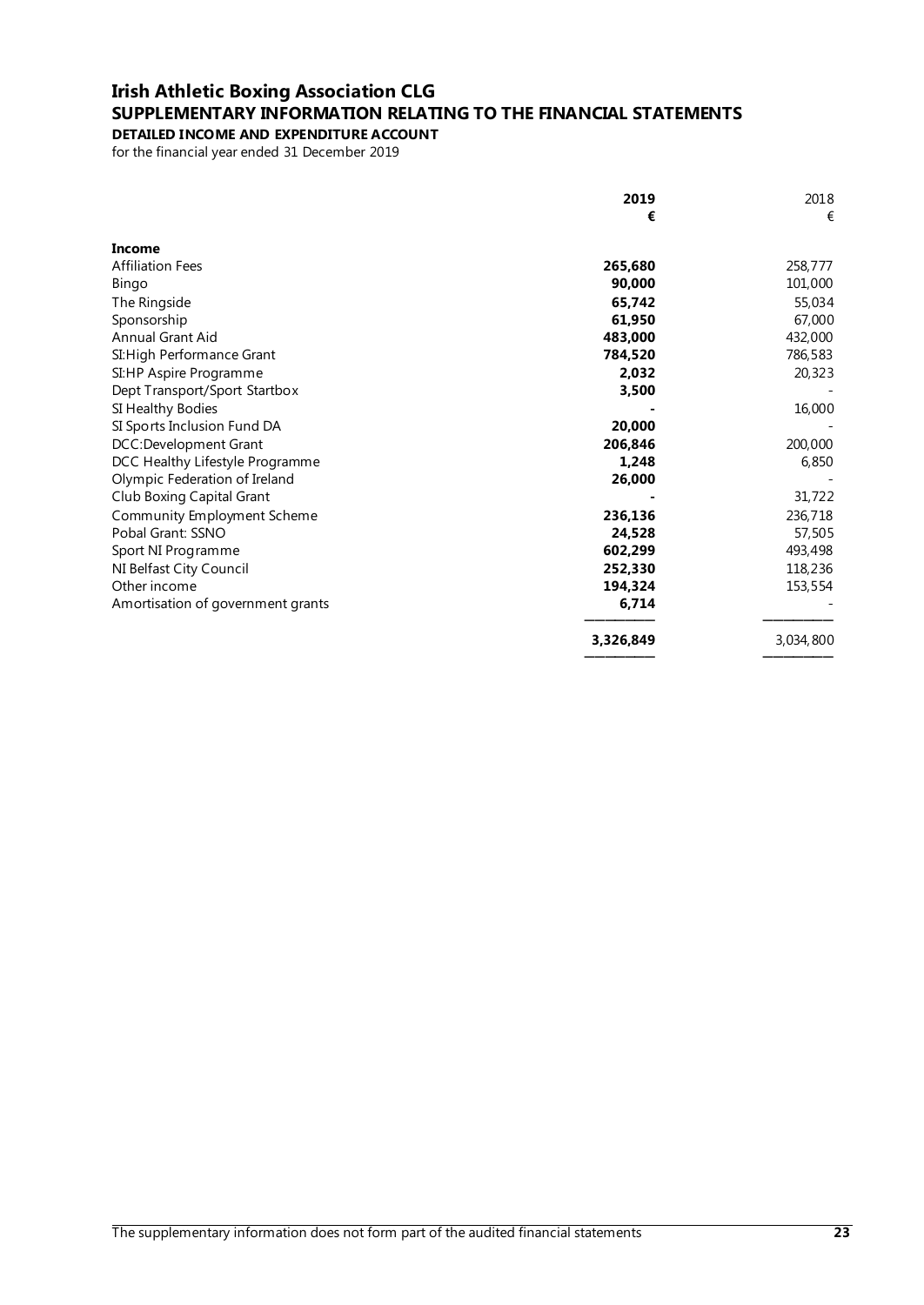### **Irish Athletic Boxing Association CLG SUPPLEMENTARY INFORMATION RELATING TO THE FINANCIAL STATEMENTS DETAILED INCOME AND EXPENDITURE ACCOUNT**

for the financial year ended 31 December 2019

|                                                                | 2019      | 2018        |
|----------------------------------------------------------------|-----------|-------------|
|                                                                | €         | €           |
|                                                                |           |             |
| <b>Expenditure</b>                                             |           |             |
| Wages and salaries                                             | 1,214,600 | 1, 112, 114 |
| Social welfare costs                                           | 129,412   | 117,916     |
| Staff defined contribution pension costs                       | 16,451    | 3,551       |
| <b>HP Squad Training</b>                                       | 121,989   | 141,445     |
| <b>Training Camp</b>                                           | 50,309    | 33,572      |
| Educational & Training Courses                                 | 39,654    | 37,319      |
| Operational expenses                                           | 10,653    | 8,613       |
| National Starbox Programme                                     | 21,078    |             |
| Pobal Expenditure                                              | 750       | 13,073      |
| Dublin City Development Expenses                               | 11,841    | 11,689      |
| Dept of Transport Tourism & Sport Club Grant                   | 3,500     | 36,123      |
| Community Employment Scheme                                    | 236,136   | 236,718     |
| Olympic Federation Ireland Expenditure                         | 16,964    |             |
| Medical & Support Services                                     | 66,844    | 74,122      |
| Sportswear & Equipment                                         | 45,200    | 37,434      |
| Healthy Bodies Programme                                       |           | 6,850       |
| Rates                                                          | 12,059    | 11,891      |
| Insurance                                                      | 250,358   | 250,713     |
|                                                                | 40,776    | 24,814      |
| Light and heat<br>Repairs and maintenance                      | 78,481    | 58,235      |
|                                                                | 20,500    | 28,283      |
| Athletes Development Grant<br>Printing, postage and stationery | 5,808     | 6,497       |
| Advertising & Marketing                                        | 12,125    | 11,233      |
|                                                                | 16,911    | 13,531      |
| Telephone<br>Computer costs                                    | 11,097    | 13,908      |
| Travelling and subsistence                                     | 23,144    | 13,162      |
| Legal and professional                                         | 91,505    | 66,746      |
| Bank fees & charges                                            | 2,983     | 2,762       |
| Profit/loss on exchange                                        | (1,232)   | 1,588       |
| General expenses                                               | 6,413     | 7,597       |
| National Convention & Election Expenses                        | 11,926    | 4,230       |
| Subscriptions & licences                                       | 6,514     | 12,498      |
| Sport NI Expenditure                                           | 92,690    | 212,491     |
| NI: Club Investment Expenditure                                | 10,097    |             |
| NI: Active Club Programme                                      | 5,210     |             |
| NI: Sporting Winners                                           | 219,908   |             |
| <b>Belfast City Council</b>                                    | 182,301   | 87,553      |
| Belfast CC: Active Club                                        |           | 6,099       |
| Tournaments                                                    | 196,045   | 285,686     |
| Auditor's remuneration                                         | 6,254     | 6,205       |
| Depreciation                                                   | 11,623    | 3,472       |
|                                                                |           |             |
|                                                                | 3,298,877 | 2,999,733   |
|                                                                |           |             |
|                                                                |           |             |
| <b>Net surplus</b>                                             | 27,972    | 35,067      |
|                                                                |           |             |